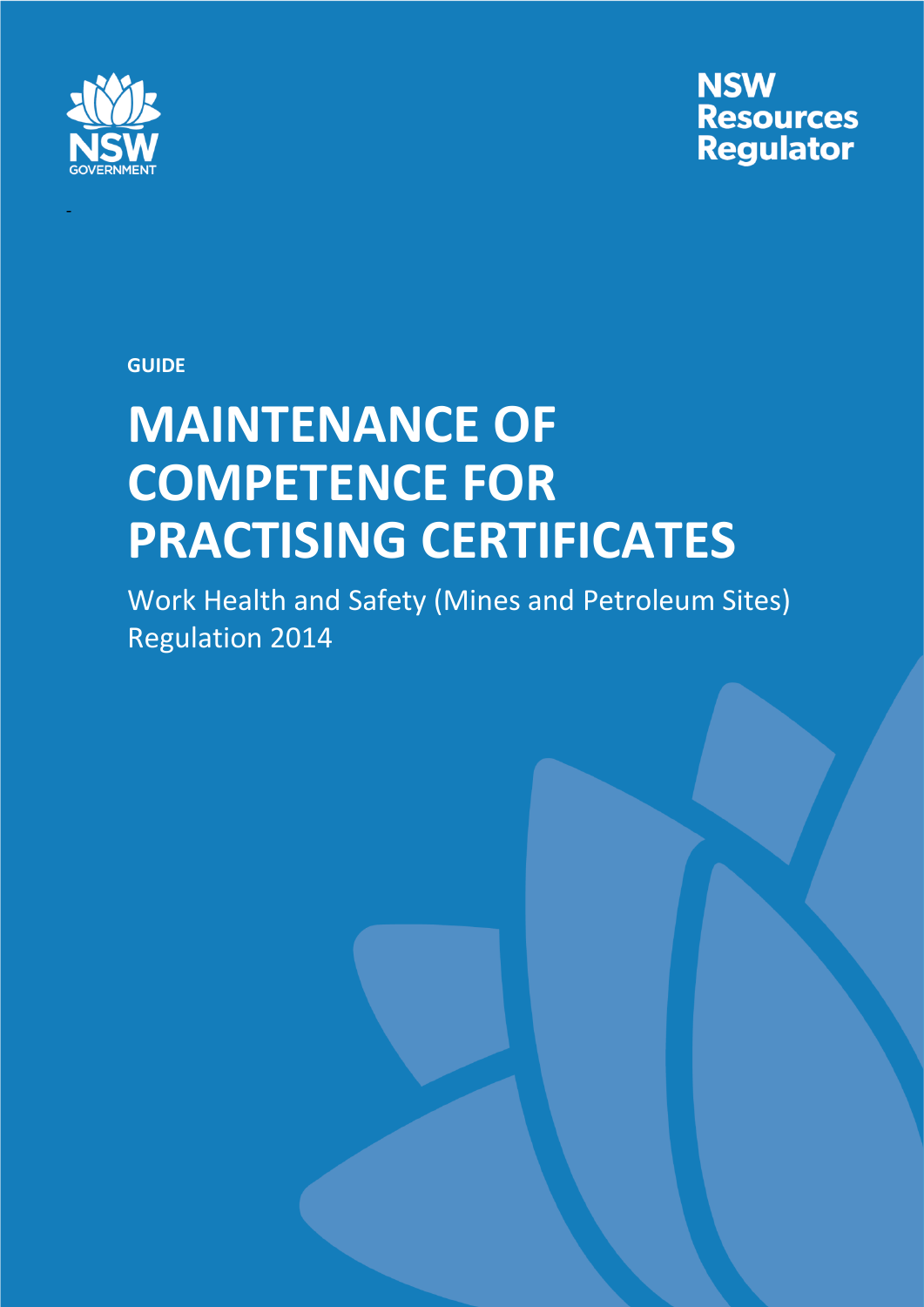#### **Document control**

Published by NSW Resources Regulator

Title: Maintenance of competence for practising certificates

First published: August 2017

Authorised by: Director Regulatory Programs

CM9 reference: PUB18/110/DOI

| <b>AMENDMENT SCHEDULE</b> |            |                                                                                                                                                                                                                                                                                                                                                                                                                                                                                                                                                                                                                                                                                                           |  |  |  |  |
|---------------------------|------------|-----------------------------------------------------------------------------------------------------------------------------------------------------------------------------------------------------------------------------------------------------------------------------------------------------------------------------------------------------------------------------------------------------------------------------------------------------------------------------------------------------------------------------------------------------------------------------------------------------------------------------------------------------------------------------------------------------------|--|--|--|--|
| Date                      | Version    | Amendment                                                                                                                                                                                                                                                                                                                                                                                                                                                                                                                                                                                                                                                                                                 |  |  |  |  |
| May 2017                  | V14/2835#7 | May 2017                                                                                                                                                                                                                                                                                                                                                                                                                                                                                                                                                                                                                                                                                                  |  |  |  |  |
| August 2017               | PUB17/548  | Clarified condition on practising certificate and gazetting of<br>$\bullet$<br>requirements<br>5.1 Topics are suggestive only and mining disasters is a one-day<br>$\bullet$<br>course<br>6.0, 6.1 Clarifying wording<br>$\bullet$<br>6.2 Requirements Practising certificates for multiple functions<br>$\bullet$<br>7.3 In house formal training courses hours recognised<br>$\bullet$<br>7.4 Formal training courses criteria to include online and distance<br>$\bullet$<br>learning<br>8.1 Editorial improvement<br>$\bullet$<br>8.3 Logbooks for multiple functions and electronic versions of<br>$\bullet$<br>logbook available<br>10.2 Claim learning prior to implementation period<br>$\bullet$ |  |  |  |  |
| February 2018             | PUB18/110  | Added advice that applicants should apply well in advance<br>$\bullet$<br>4.0 and 6.0 Table 2 Inserted Ventilation Auditor and Dust Control<br>$\bullet$<br><b>Measures Auditor</b><br>7.2 Clarified that individual could do all formal learning to meet the<br>$\bullet$<br>requirements<br>7.3 and 7.4.2 Clarified what can be claimed for formal learning type<br>$\bullet$<br>3 for studying in table 6<br>10.0 Scheme implementation - editing<br>$\bullet$                                                                                                                                                                                                                                         |  |  |  |  |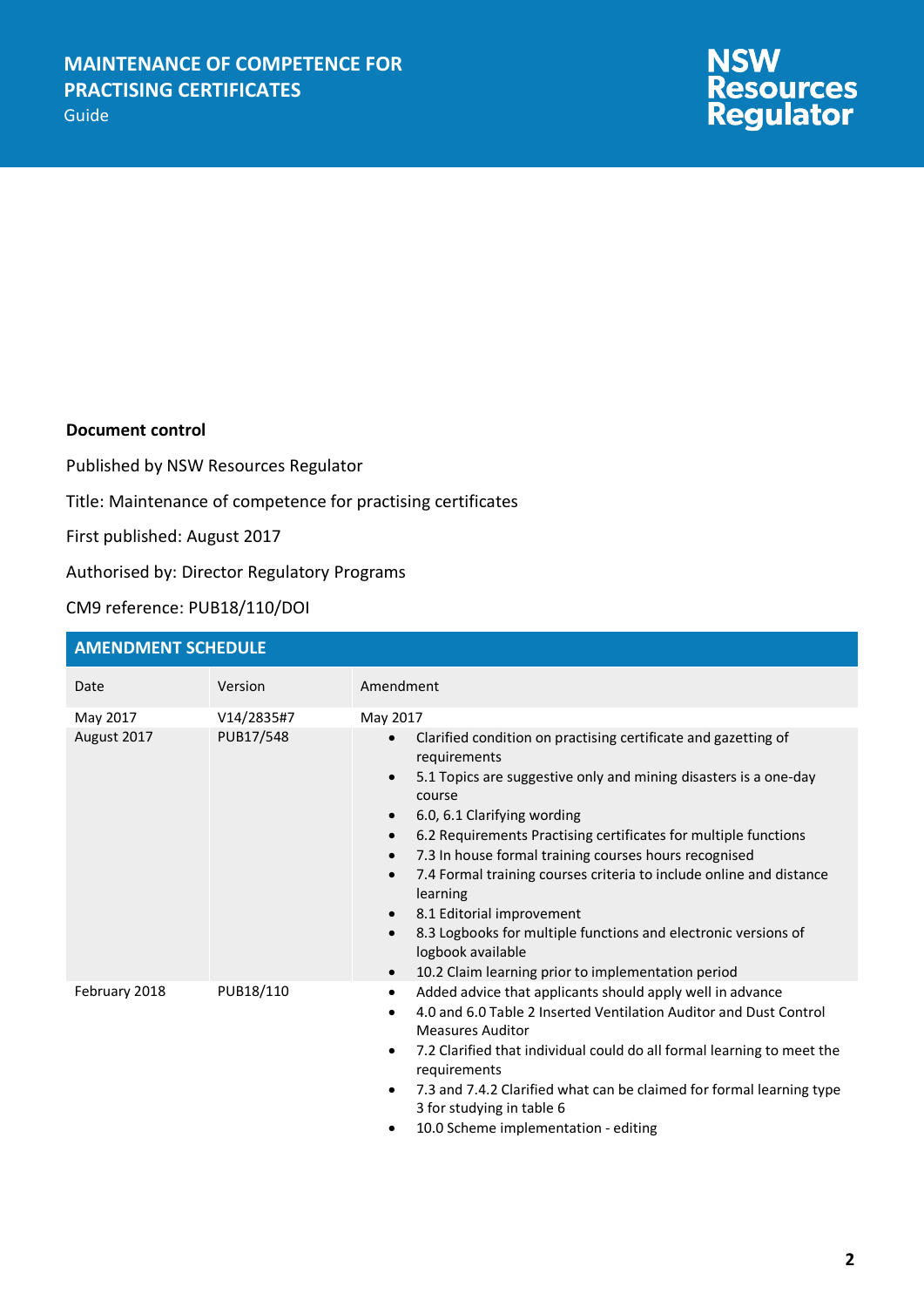**NSW<br>Resources<br>Regulator** 

| <b>AMENDMENT SCHEDULE</b> |               |                                                                                                                                                                                                                                                                                                                                                                                                                                                                                                                                                                                                                                                                                                                                                                                                                                                                                                                                                                                                                                                                                                                                                                                                         |  |  |  |
|---------------------------|---------------|---------------------------------------------------------------------------------------------------------------------------------------------------------------------------------------------------------------------------------------------------------------------------------------------------------------------------------------------------------------------------------------------------------------------------------------------------------------------------------------------------------------------------------------------------------------------------------------------------------------------------------------------------------------------------------------------------------------------------------------------------------------------------------------------------------------------------------------------------------------------------------------------------------------------------------------------------------------------------------------------------------------------------------------------------------------------------------------------------------------------------------------------------------------------------------------------------------|--|--|--|
| June 2019                 | PUB18/110     | 5.0; 5.1; and 6.0 Updated requirements for the 'Learning from<br>$\bullet$<br>disasters' topic for the 'General WHS' area of competence and<br>where to find list of Approved Training Providers.<br>6.2 Mining Engineering Manager UG coal mine not required<br>$\bullet$<br>additionally to complete the Ventilation Officer requirements<br>7.4.1 clarification of evidence for formal training course<br>$\bullet$<br>8.1 list of activities and hours not recognised as claimable<br>$\bullet$                                                                                                                                                                                                                                                                                                                                                                                                                                                                                                                                                                                                                                                                                                     |  |  |  |
| <b>July 2020</b>          | PUB18/110/DOI | Multiple sections updated for certificates of competence or<br>$\bullet$<br>qualifications are not recognised as practising certificates from 1<br>October 2020 (with gazettal link).<br>4.1 next version of Guide to contain details of requirements for tier-<br>$\bullet$<br>2 quarry manager certificates<br>5.1 Table 1. Requirements and topics for areas of competence -<br>$\bullet$<br>clarified topics are suggestive and not restricted<br>6.2 - Electrical, mechanical and mining engineering<br>$\bullet$<br>managers/engineers complete the requirements for their function<br>only<br>7.3 Merged non-formal into the informal category of learning.<br>$\bullet$<br>Change reflected throughout Guide including 7.4.1. Table 6 - added<br>specific details of evidence acceptable or when not required plus<br>amendment to rules for formal learning. Incident investigations to<br>be WHS reportable only and removed risk assessments having to be<br>high level but still not task focused.<br>8.4 Logbook example updated to improved website version<br>$\bullet$<br>10.2 Claiming learning prior to implementation - clarified eligibility<br>$\bullet$<br>and how to claim bonus |  |  |  |
| September 2020            | PUB18/110/DOI | Amendments made to reflect changes to revised Maintenance of<br>$\bullet$<br>Competency Notice dated 28 July 2020 and new Maintenance of<br>Competence Notice for Tier-2 Quarry Managers dated 8 September<br>2020. Learning for mining disasters requirements simplified.                                                                                                                                                                                                                                                                                                                                                                                                                                                                                                                                                                                                                                                                                                                                                                                                                                                                                                                              |  |  |  |
| March 2021                | PUB18/110/DOI | 6.2: clarification of requirements for multiple function practising<br>$\bullet$<br>certificate holders<br>7.4.1 Improvements to clarify what is acceptable to satisfy the<br>$\bullet$<br>criteria for formal training courses.<br>8. Records and auditing: removed logbook sample and clarified<br>wording<br>10.1 clarified eligibility for bonus period<br>$\bullet$                                                                                                                                                                                                                                                                                                                                                                                                                                                                                                                                                                                                                                                                                                                                                                                                                                |  |  |  |

© State of New South Wales through Regional NSW 2021. You may copy, distribute, display, download and otherwise freely deal with this publication for any purpose, provided that you attribute Regional NSW as the owner. However, you must obtain permission if you wish to charge others for access to the publication (other than at cost); include the publication in advertising or a product for sale; modify the publication; or republish the publication on a website. You may freely link to the publication on a departmental website.

Disclaimer: The information contained in this publication is based on knowledge and understanding at the time of writing (March 2021) and may not be accurate, current or complete. The State of New South Wales (including Regional NSW), the author and the publisher take no responsibility, and will accept no liability, for the accuracy, currency, reliability or correctness of any information included in the document (including material provided by third parties). Readers should make their own inquiries and rely on their own advice when making decisions related to material contained in this publication.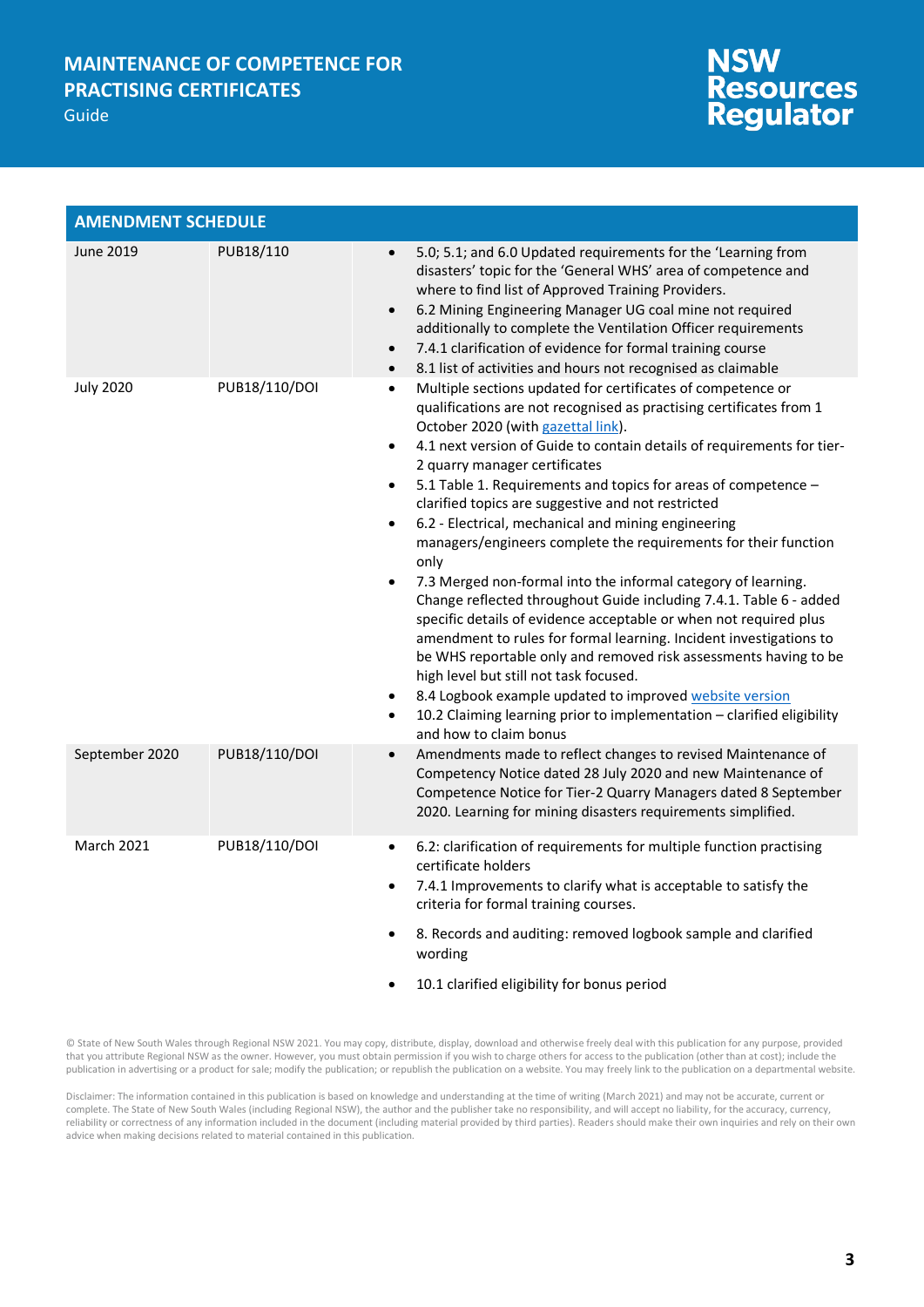

## **Contents**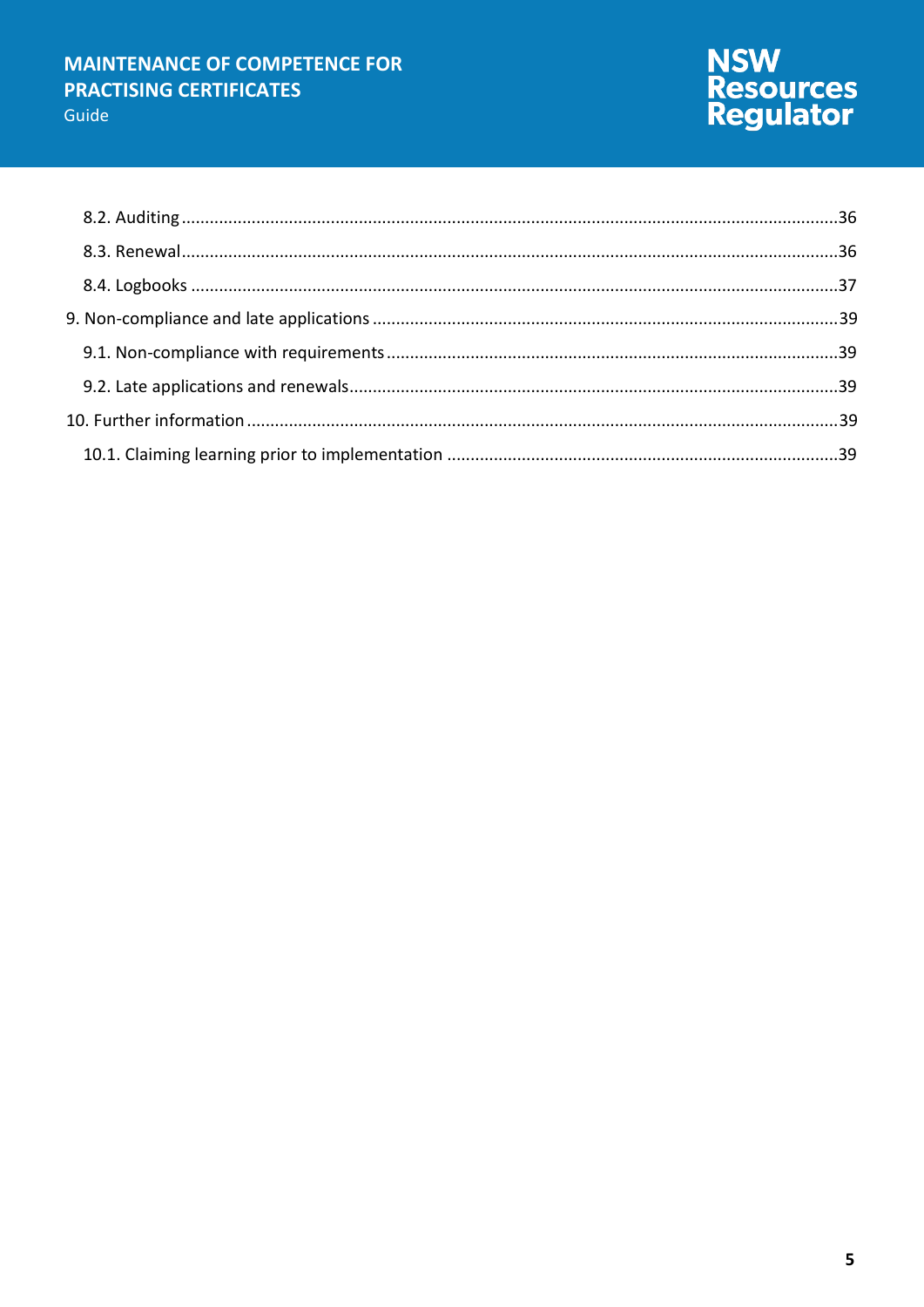# <span id="page-5-0"></span>**1. Introduction**

This guide outlines the maintenance of competence scheme developed by the NSW Resources Regulator, in consultation with the Mining and Petroleum Competence Board (the board). The scheme is designed to maintain the currency of a practising certificate holder's knowledge and skills.

The maintenance of competence scheme applies as a condition on a practising certificate issued by us. If you hold a practising certificate you will be required to satisfy the condition to complete a required total amount of recognised learning in areas of competence over the five-year period of your certificate.

The maintenance of competence requirements for each statutory function are stated in a notice in the NSW gazette (refer to [website\)](https://www.resourcesregulator.nsw.gov.au/safety-and-health/legislation/gazettals/whs-mines-legislation-gazettals). The requirements can be summarised as including:

- a practising certificate holder undertaking a specified number of hours of learning in competence areas over the five years, depending on the statutory function they are exercising, and
- $\blacksquare$  recording learning activities and renewing their practising certificate with the regulator every five years.

We will monitor and audit compliance by individuals with the scheme.

**Note:** From 1 October 2020 a person will be required to hold a practising certificate to exercise a statutory function requiring such a practising certificate. Refer t[o gazettal order.](https://www.resourcesregulator.nsw.gov.au/__data/assets/pdf_file/0018/1196001/Practising-certificate-equivalence-order-2020.PDF)

If you currently hold a certificate of competence you require a practising certificate to exercise specific statutory functions. Information on practising certificates, how to apply and an implementation timeline is available on our [website.](https://www.resourcesregulator.nsw.gov.au/safety-and-health/applications/mining-competence)

This guide will be updated as the maintenance of competence scheme is implemented and any changes necessary are identified and effected. You should ensure that you are using the current version of this guide by being a [subscriber](https://www.resourcesregulator.nsw.gov.au/safety-and-health/publications/mine-safety-news) to our Mine Safety News, which advises of changes to publications.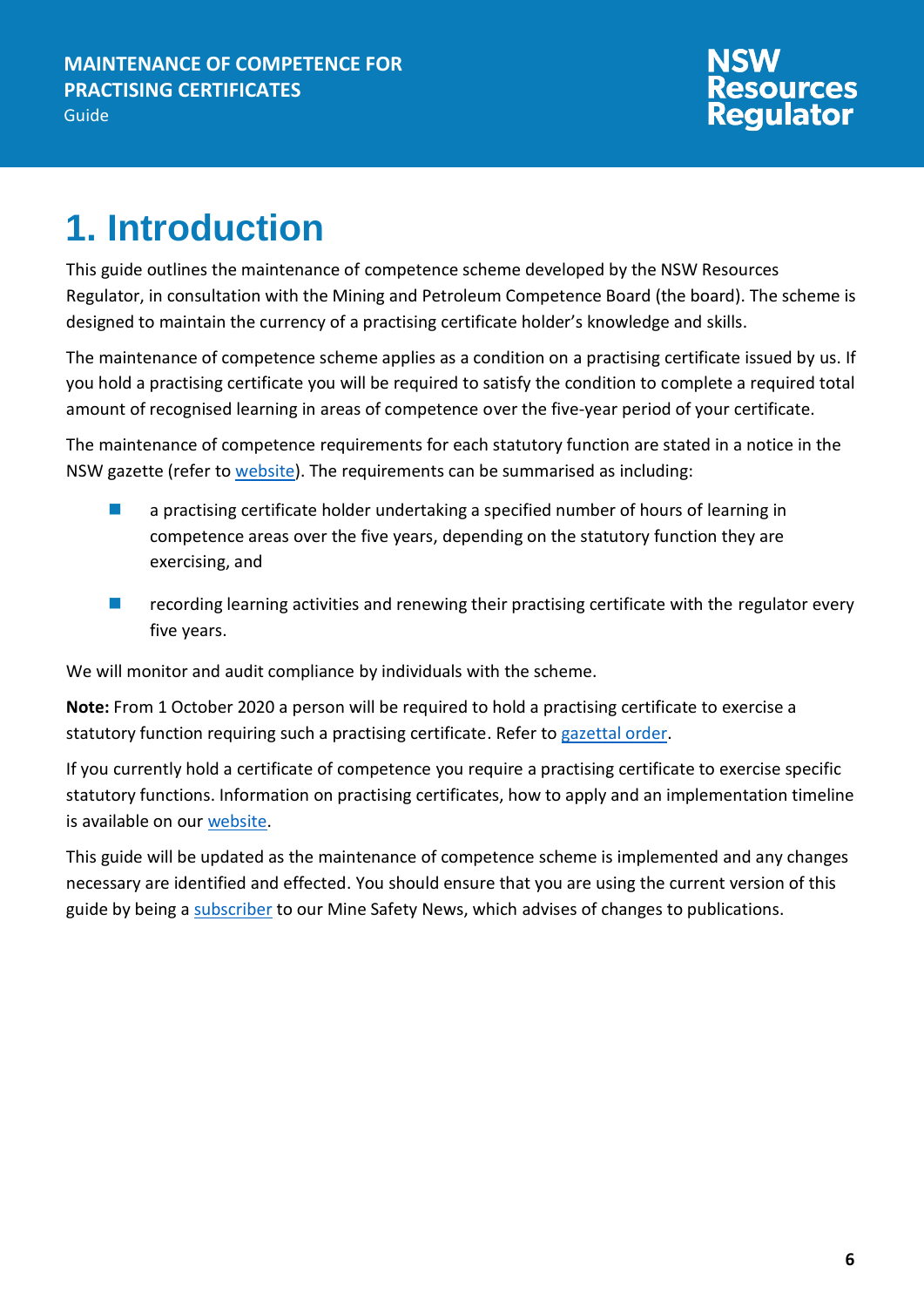# ources **Regulator**

# <span id="page-6-0"></span>**2. Purpose and objectives**

## <span id="page-6-1"></span>**Purpose**

This guide provides advice on the maintenance of competence scheme. It aims to assist a holder of a practising certificate in understanding the maintenance of competence requirements to enable them to exercise a statutory function in accordance with Schedule 10 of the Work Health and Safety (Mines and Petroleum Sites) Regulation 2014.

## <span id="page-6-2"></span>**Objectives**

The objective of the scheme is to ensure practising certificate holders keep up to date with knowledge and skills in exercising their statutory function, and ensure that they:

- understand and apply work health and safety (WHS) laws in relation to the work they are responsible for.
- have knowledge of the latest approaches to managing principal hazards and implementing critical controls in mining operations.
- keep up to date on current and emerging health and safety issues in mining operations.

The maintenance of competence system is similar to the New Zealand Continuing Professional Development Scheme for mining statutory positions regulated by SafeWork New Zealand, and the general principles of other professional development schemes operated by organisations that are relevant to mining WHS.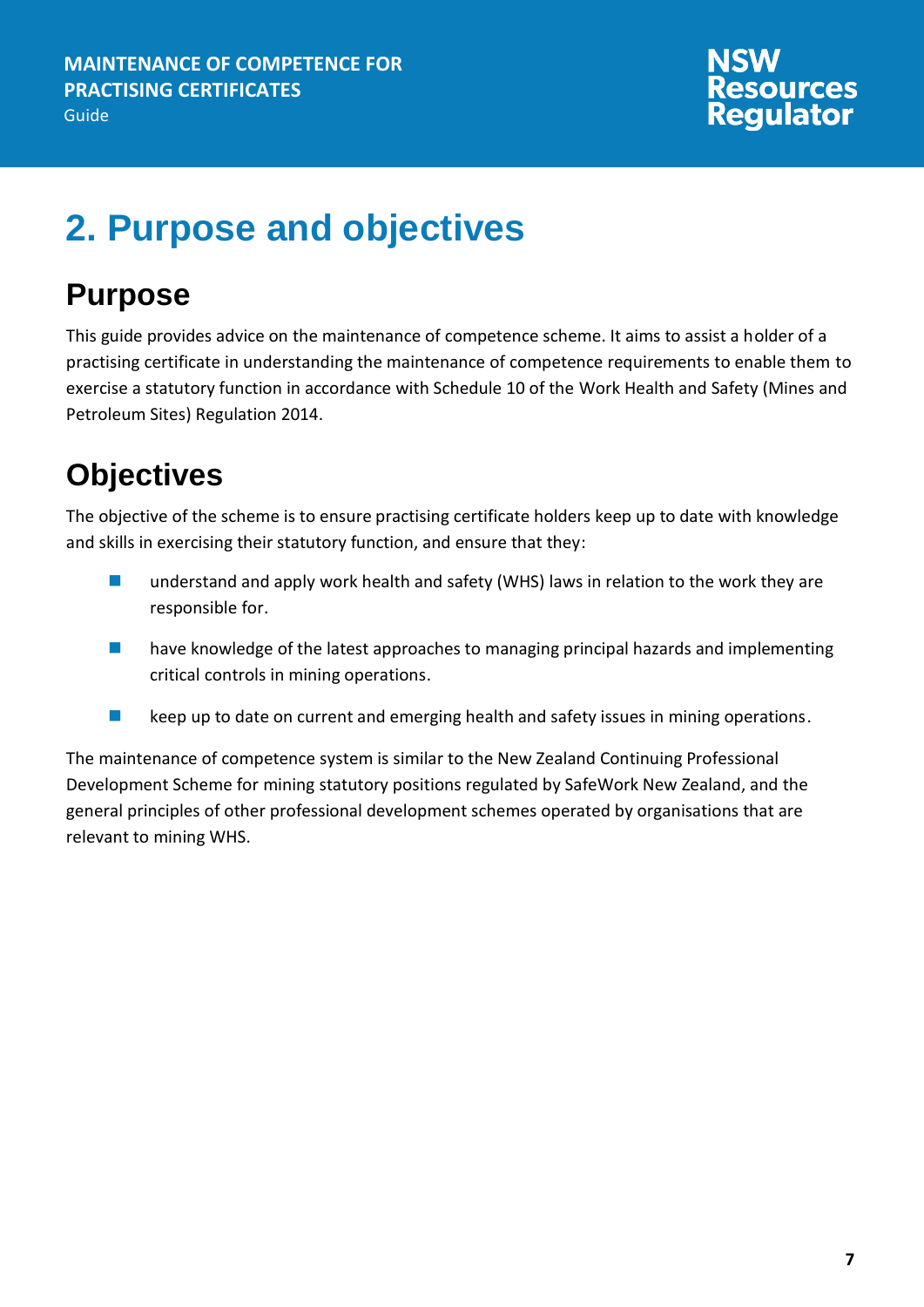

## <span id="page-7-0"></span>**3. Overview**

The key elements of the scheme and its implementation are set out in the figure below:

## <span id="page-7-1"></span>**Key steps of scheme**

#### **Figure 1. Key steps of scheme**



Apply for a practising certificate

Regulator issues your practising certificate and you start your maintenance of competence

Complete learning requirements according to your certificate

Record completed learning hours, topics covered and types of learning undertaken in logbook

Regulator undertakes audits and compliance with scheme requirements

Apply to renew your practising certificate with a declaration of competence every five years

# <span id="page-7-2"></span>**4. Practising certificates**

A practising certificate is required by anyone who works, or wishes to work, in certain safety-critical statutory positions in the NSW mining and petroleum industries.

Practising certificates will be issued with a condition requiring the holder to participate in the gazetted maintenance of competence scheme. Specific learning requirements must be met before a practising certificate can be renewed.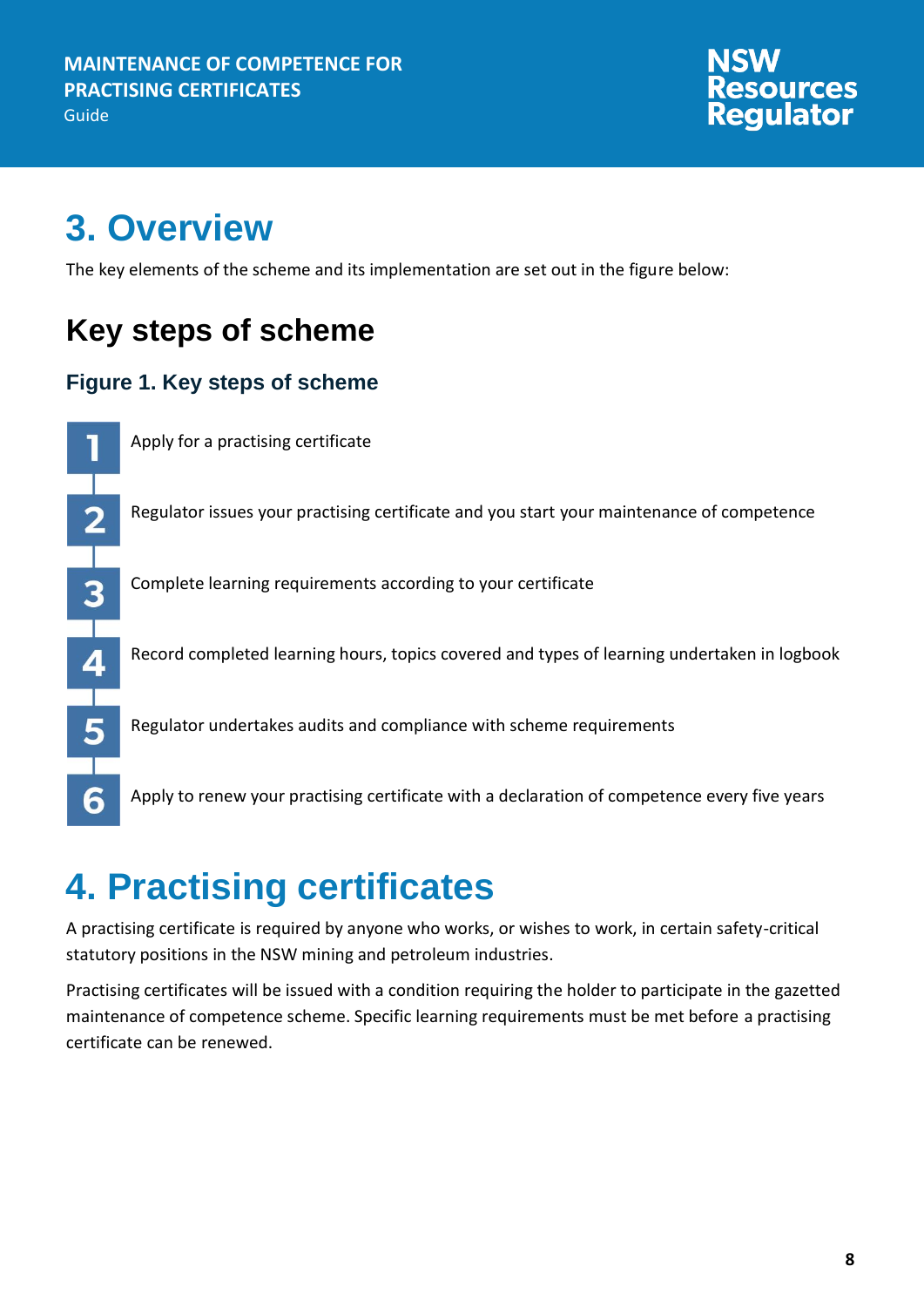## **ources** Regulator

The maintenance of competence scheme applies to all practising certificates issued by us for:

#### **Underground coal mines**

- Mining engineering manager
- Electrical engineering manager
- Mechanical engineering manager
- Undermanager
- Deputy
- Ventilation officer
- Ventilation auditor
- Dust explosion control measures auditor

#### **Coal mines other than underground mines**

- Mining engineering manager
- Open cut examiner
- Electrical engineer
- Mechanical engineer

#### **Underground mines other than coal mines**

- Mining engineering manager
- Underground mine supervisor
- Electrical engineer

#### **Mines other than underground mines or coal mines**

- Quarry manager (Tier-1 or Tier-2 quarries refer to 4.1 below)
- Electrical engineer

**Note:** you will only be required to complete the maintenance of competence requirements for the statutory function(s) listed on your practising certificate. Refer to 6.2 for certificates with multiple functions.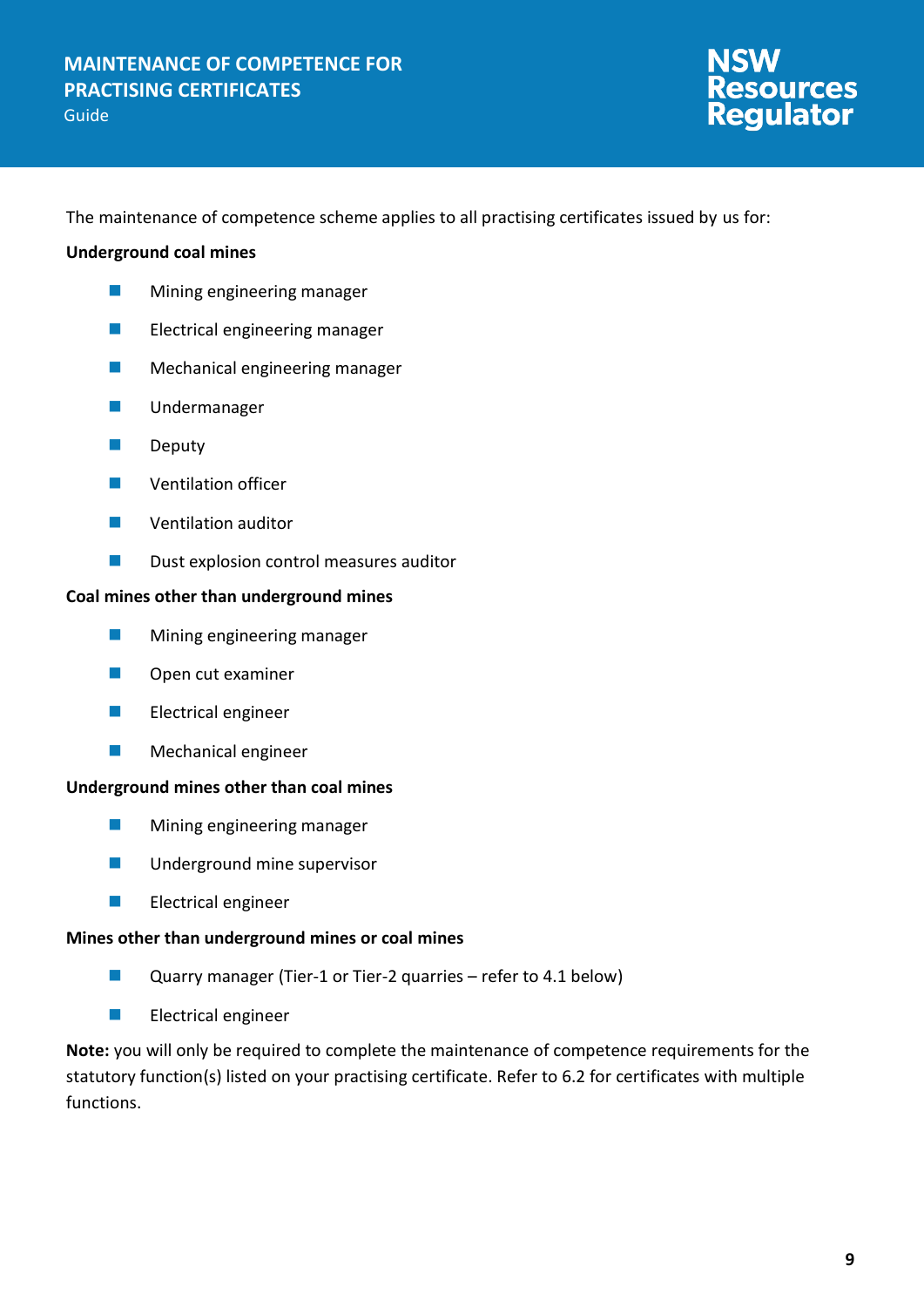

### <span id="page-9-0"></span>**4.1. Quarry Manager practising certificate tiers 1 – 2**

The Resources Regulator has introduced a tiering system for quarries that determines the practising certificate and maintenance of competence requirements:

| <b>Tier level</b>                      | <b>Practising certificate type</b>                                                                         | Maintenance of competence requirements                                                                                                                                        |  |
|----------------------------------------|------------------------------------------------------------------------------------------------------------|-------------------------------------------------------------------------------------------------------------------------------------------------------------------------------|--|
| Tier-1                                 | All quarries at all tier levels in NSW                                                                     | $Yes - as per this Guide$                                                                                                                                                     |  |
| Tier-2<br>all<br>quarries              | Tier 2 quarry manager                                                                                      | $Yes - as per this Guide$                                                                                                                                                     |  |
| Tier-2<br>Specific<br>quarries<br>only | Quarry manager with conditions for<br>specific tier 2 locations.<br>Note: only issued until 1 October 2022 | Nil at present.<br>All holders who want to continue holding a<br>practising certificate from 1 October 2024,<br>must upgrade to the above tier-2 all quarries<br>certificate. |  |
| Tier-3                                 | Mine operator can qualify themselves<br>as being exempt from the gazetted<br>requirements.                 | Not required.                                                                                                                                                                 |  |

## <span id="page-9-1"></span>**4.2. For further information about Quarry tier levels and practising certificates, refer to the [Factsheet: Quarry](https://www.resourcesregulator.nsw.gov.au/__data/assets/pdf_file/0006/1248207/Fact-Sheet-Quarry-Managers-Practising-Certificates-three-tier-approach.pdf)  [Managers Practising certificates three-tier approach.](https://www.resourcesregulator.nsw.gov.au/__data/assets/pdf_file/0006/1248207/Fact-Sheet-Quarry-Managers-Practising-Certificates-three-tier-approach.pdf) Mutual recognition practising certificates**

If you hold a NSW practising certificate in recognition of your interstate or New Zealand certificate of competence you must comply with the requirements for the NSW maintenance of competence scheme as part of the conditions of your certificate.

You may also choose to continue complying with maintenance of competence requirements in the issuing jurisdiction and credit that against the NSW requirements where possible.

# <span id="page-9-2"></span>**5. Areas of competence**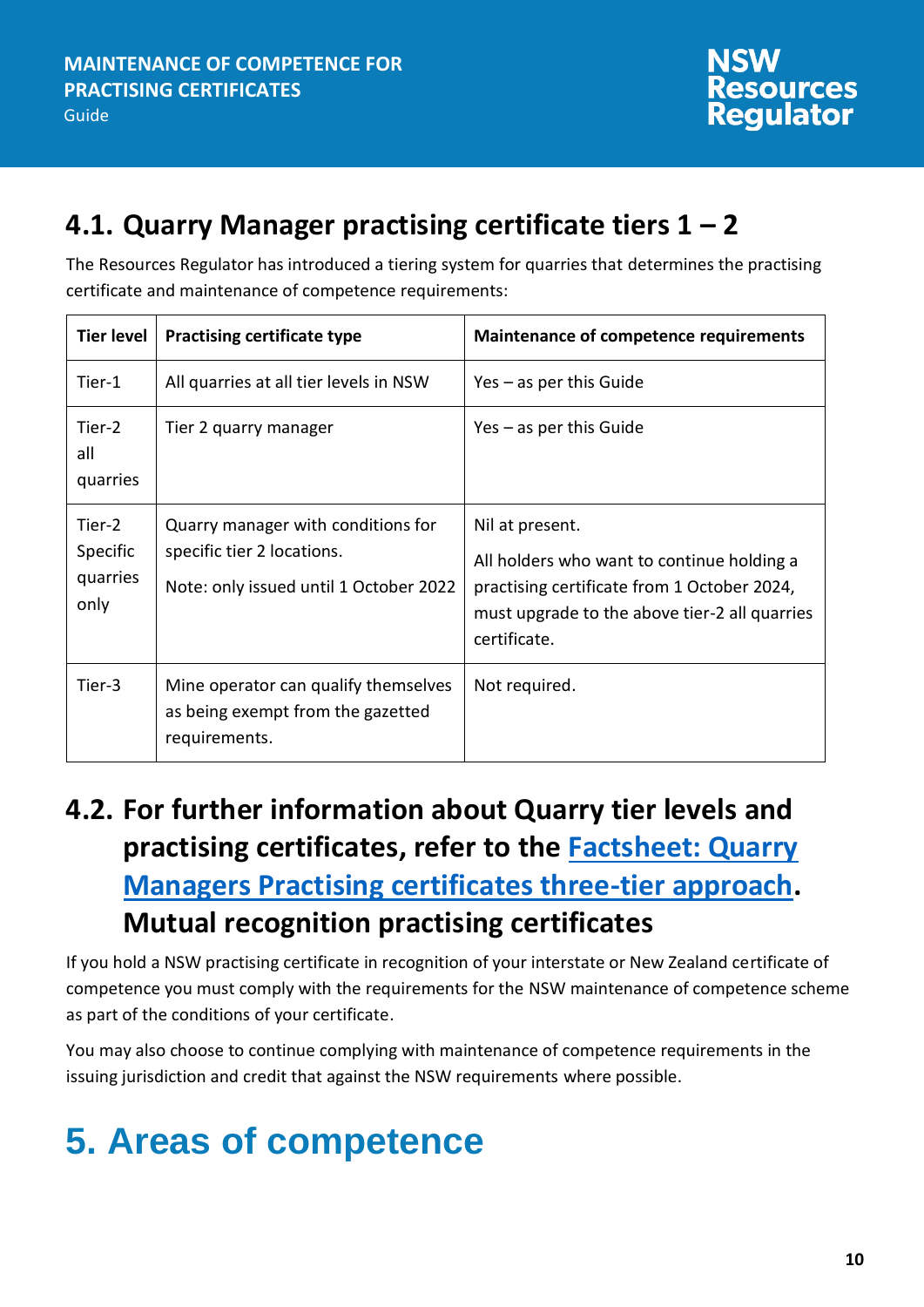There are five areas of competence. A specified number of hours of learning must be completed for each area.

#### **Areas of competence:**

- 1. Mining and WHS systems
- 2. Legislation
- 3. Emergency management
- 4. Leadership and management
- 5. General WHS topics

Areas 2, 3 and 4 are grouped together in this guide for specifying requirements.

#### **Figure 2. Areas of competence**

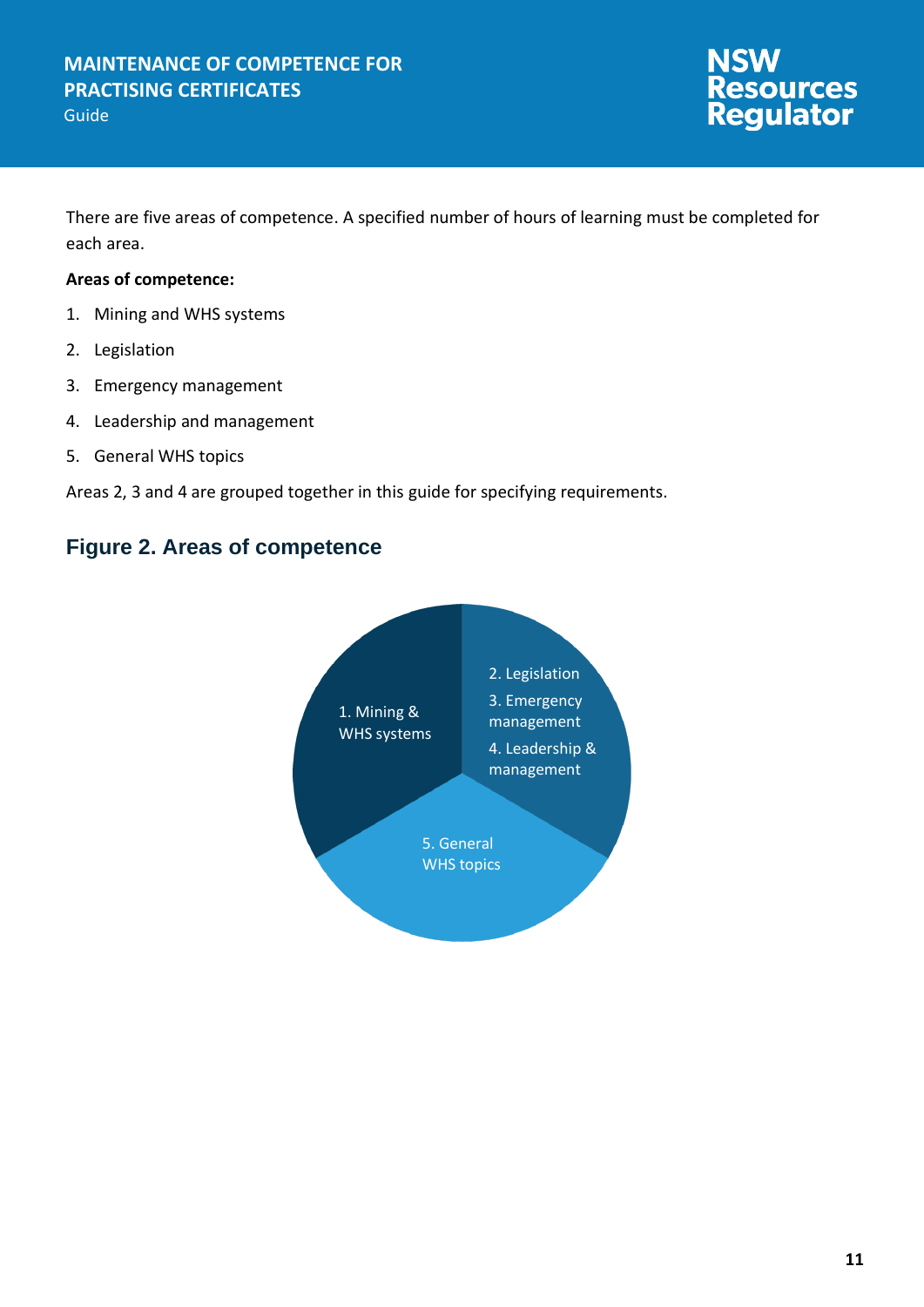# **Resources<br>Regulator**

| <b>1. MINING &amp; WHS SYSTEMS</b>                                                                                                                                                                                                                                      | <b>2. LEGISLATION</b><br><b>3. EMERGENCY</b><br><b>MANAGEMENT</b><br><b>4. LEADERSHIP &amp;</b><br><b>MANAGEMENT</b>                                                                                            | <b>5. GENERAL WHS TOPICS</b>                                                                                                                                                                                                                                                                                               |
|-------------------------------------------------------------------------------------------------------------------------------------------------------------------------------------------------------------------------------------------------------------------------|-----------------------------------------------------------------------------------------------------------------------------------------------------------------------------------------------------------------|----------------------------------------------------------------------------------------------------------------------------------------------------------------------------------------------------------------------------------------------------------------------------------------------------------------------------|
| minimum one-third of<br>total learning hours<br>must be completed for<br>this area<br>complete learning in<br>$\bullet$<br>each of the 4 subject<br>areas (no minimum<br>amount for each)<br>includes safety<br>$\bullet$<br>management system<br>and principal hazards | minimum one-<br>$\bullet$<br>third total learning<br>hours must be<br>completed for<br>these 3 areas in<br>total<br>complete learning<br>$\bullet$<br>in each of the 3<br>areas (no minimum<br>amount for each) | maximum one-third total<br>learning hours<br>learning from mining disasters is<br>required and may include<br>completing the Regulator's<br>$\circ$<br>learning from disasters<br>one-day program which is<br>available through Approved<br><b>Training Providers</b><br><b>OR</b><br>completing 7 hours or more<br>$\cap$ |

- $\circ$  completing 7 hours or more of other formal learning on disasters
- topics from areas 1 to 4 can be claimed for this area or any WHS topic related to statutory function

## <span id="page-11-0"></span>**5.1. Topic requirements**

There are rules and guidelines to ensure you complete a sufficient amount of relevant learning for each area of competence. A list of topics is available to assist you in planning what may be appropriate for you to learn. You can also complete other topics outside of this list, if you can explain that it is directly relevant to the area of competence and your practising certificate function(s).

It is compulsory that you:

- complete topics relevant to the statutory functions you are practising in e.g. electrical engineering (refer to 6.2 for further guidance on multiple functions)
- complete learning in all four subjects for the 'Mining and WHS Systems' area of competence during the five-year period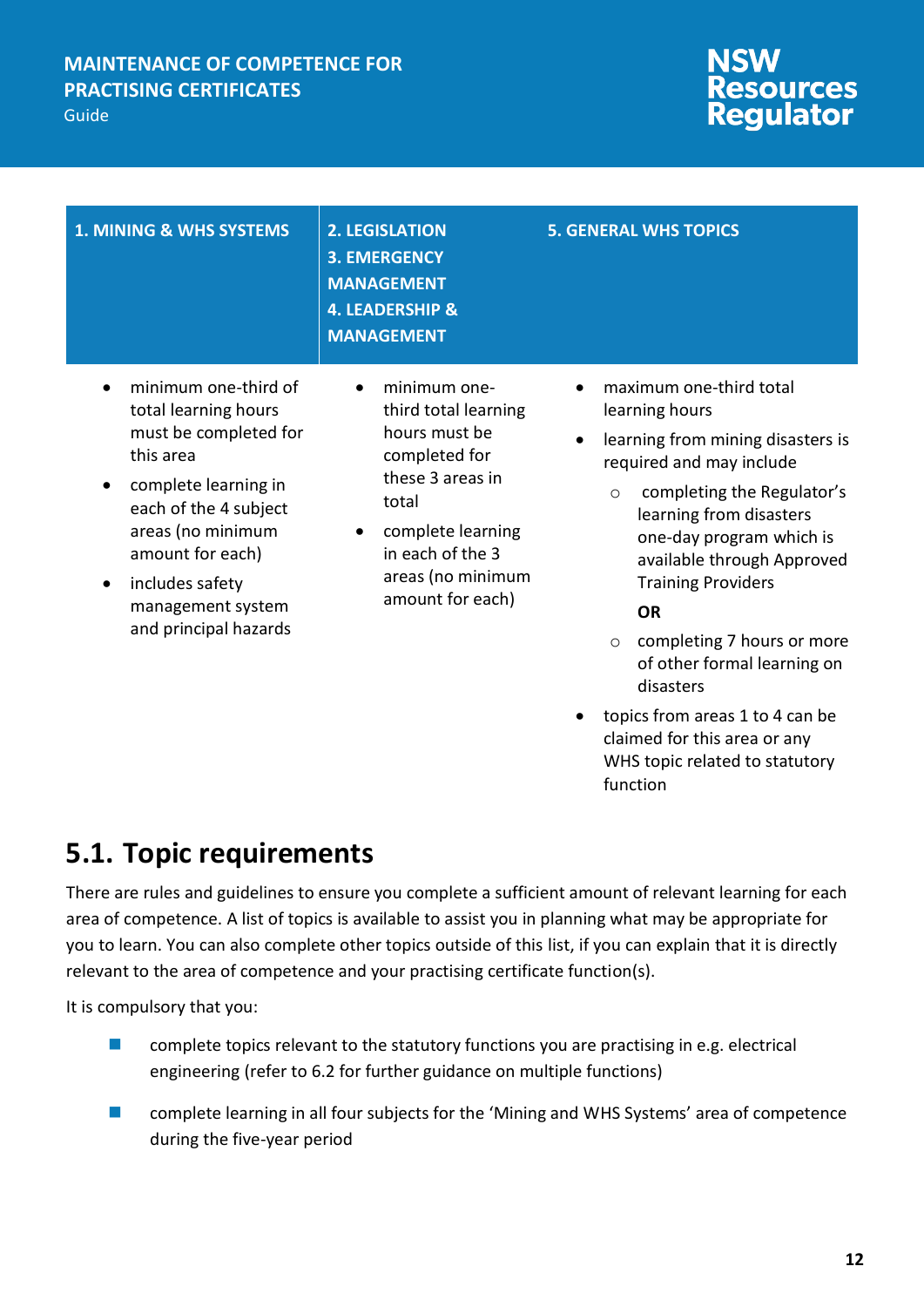■ as a minimum, complete the Regulator's Learning from disasters one-day program (available through Approved Training Providers) **OR** a minimum 7 hours of other formal learning on the mining disasters topic for the 'General WHS' area of competence during the five-year period. A list of Approved Training Providers will be made available on our website.

You have the flexibility to undertake learning for any combination of topics, provided you meet the requirements for each area of competence for your practising certificate. For example, you may attend a seminar that covers topics for different areas of competence.

#### **Table 1. Requirements and topics for areas of competence**

| <b>AREA</b>                                                                                        | <b>TOPICS</b>                                                                                                                                                                                                                                                                                                                                                                                                                                                                                                                                                                                                                                                                                                                                                                                                                                           |  |  |  |
|----------------------------------------------------------------------------------------------------|---------------------------------------------------------------------------------------------------------------------------------------------------------------------------------------------------------------------------------------------------------------------------------------------------------------------------------------------------------------------------------------------------------------------------------------------------------------------------------------------------------------------------------------------------------------------------------------------------------------------------------------------------------------------------------------------------------------------------------------------------------------------------------------------------------------------------------------------------------|--|--|--|
| Mining and WHS<br>systems (it is<br>compulsory to<br>complete learning<br>in all four<br>subjects) | <b>Subject A: Safety management system</b><br>Suggested topics:<br>management of mine design and development<br>$\bullet$<br>operational planning<br>$\bullet$<br>methods of mining<br>$\bullet$<br>processing<br>$\bullet$<br>risk management<br>$\bullet$<br>Subject B: Principal hazards (catastrophic fatal hazards)<br>Suggested topics:<br>slope stability<br>$\bullet$<br>ground or strata management<br>$\bullet$<br>roads and vehicle operations<br>$\bullet$<br>fire or explosion<br>$\bullet$<br>mine shafts and winding systems<br>$\bullet$<br>gas management<br>$\bullet$<br>outburst management<br>inrush and inundation management<br>flammable dust management<br>$\bullet$<br>spontaneous combustion management<br>$\bullet$<br>air quality or dust or other airborne contaminants<br>subsidence<br>coal and rock bursts<br>$\bullet$ |  |  |  |
|                                                                                                    |                                                                                                                                                                                                                                                                                                                                                                                                                                                                                                                                                                                                                                                                                                                                                                                                                                                         |  |  |  |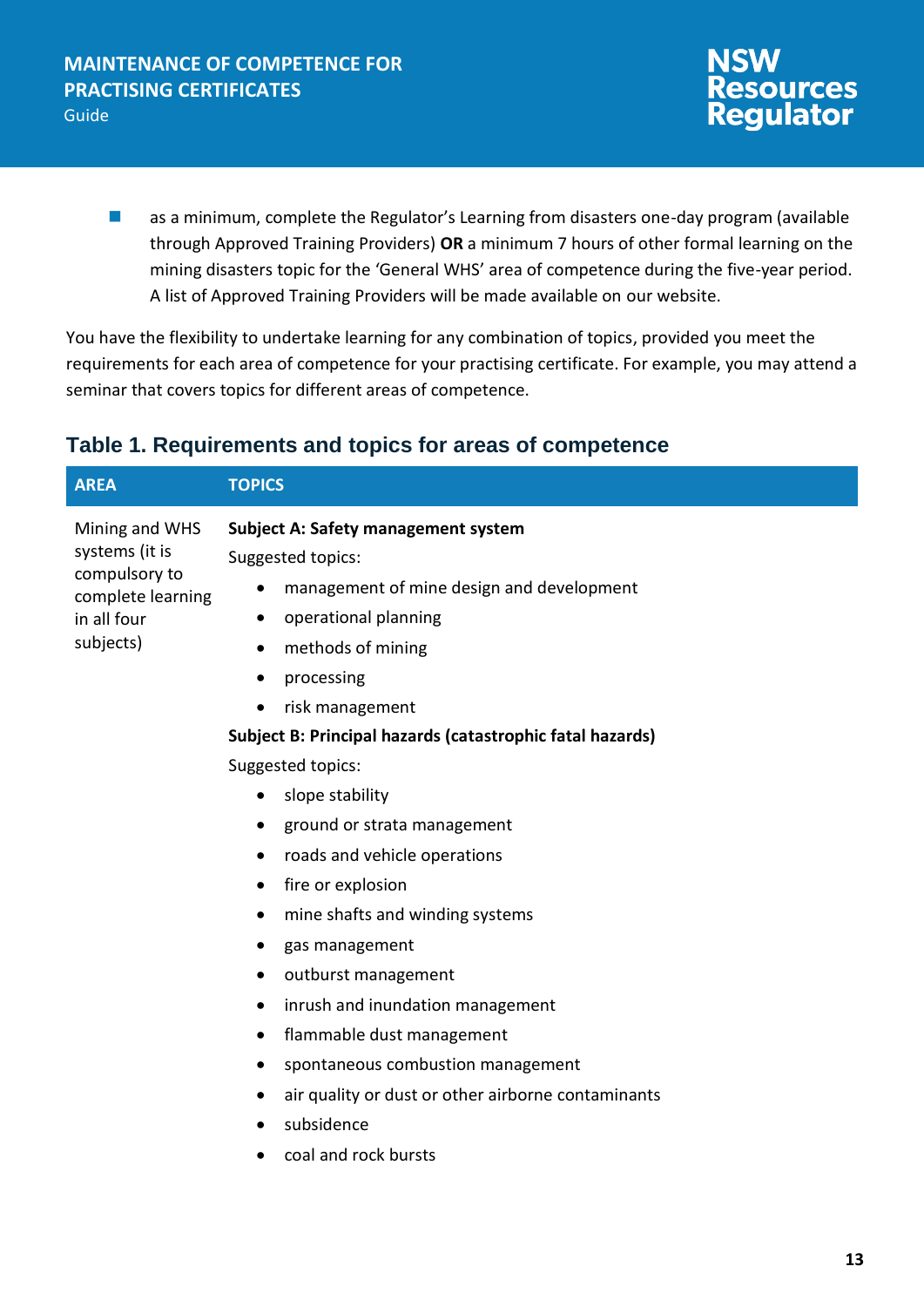| <b>AREA</b>             | <b>TOPICS</b>                                                                                                                                                                                                                                                                                                                                                                                                                                                                                                                                                                                                                                                         |
|-------------------------|-----------------------------------------------------------------------------------------------------------------------------------------------------------------------------------------------------------------------------------------------------------------------------------------------------------------------------------------------------------------------------------------------------------------------------------------------------------------------------------------------------------------------------------------------------------------------------------------------------------------------------------------------------------------------|
|                         | <b>Subject C: Principal control plans</b><br>Suggested topics:<br>mechanical engineering<br>$\bullet$<br>electrical engineering<br>٠<br>worker health management<br>$\bullet$<br>explosives<br>ventilation<br><b>Subject D: Specific control measures</b><br>Suggested topics:<br>emplacement stability<br>$\bullet$<br>shotfiring (from qualifications or units of competence)<br>$\bullet$<br>conveyors<br>working at heights<br>٠<br>confined spaces<br>lightning<br>$\bullet$                                                                                                                                                                                     |
| Legislation             | Suggested topics: relevant Acts, regulations, approved codes of practice,<br>instruments, standards, and guidelines, including:<br>NSW Work Health and Safety Act 2011 and Work Health and Safety<br>$\bullet$<br>Regulations 2011;<br>NSW Work Health and Safety (Mines and Petroleum Sites) Act 2013 and<br>$\bullet$<br>Work Health and Safety (Mines and Petroleum Sites) Regulations 2014<br>NSW Explosives Act 2003 and Explosives Regulation 2013<br>NSW Radiation Control Act 1990 and Radiation Control Regulation 2013<br>approved codes of practice under the NSW Work Health and Safety Act<br>2011<br>International and Australian/New Zealand Standards |
| Emergency<br>management | Suggested topics:<br>emergency plans<br>preparedness and response<br>first aid<br>incident management                                                                                                                                                                                                                                                                                                                                                                                                                                                                                                                                                                 |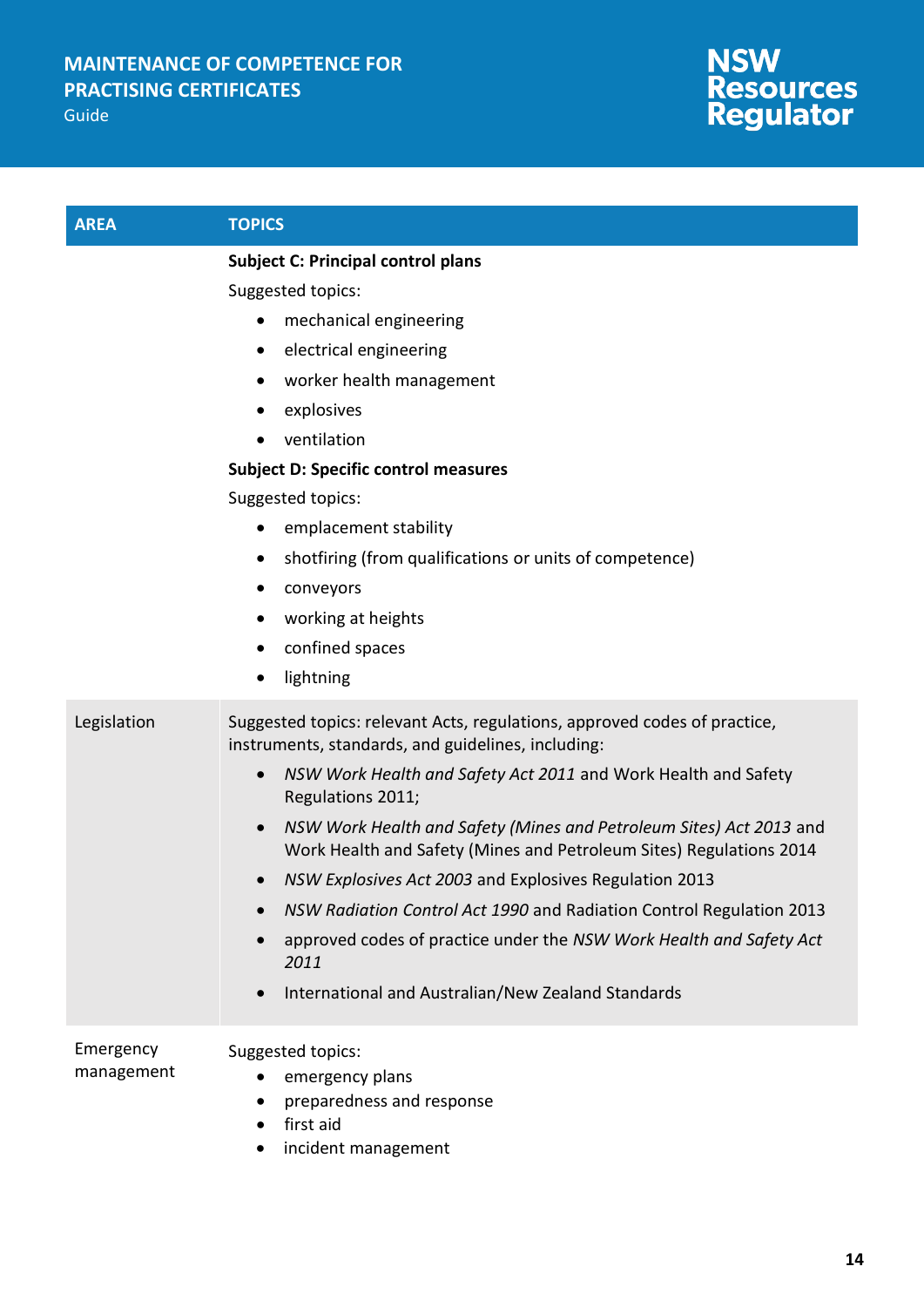# **Resources**<br>Regulator

| <b>AREA</b>                       | <b>TOPICS</b>                                                                                                                                                                                                                                                                                                                                                                                                                                                                                                                                                                                                                                                                                       |  |
|-----------------------------------|-----------------------------------------------------------------------------------------------------------------------------------------------------------------------------------------------------------------------------------------------------------------------------------------------------------------------------------------------------------------------------------------------------------------------------------------------------------------------------------------------------------------------------------------------------------------------------------------------------------------------------------------------------------------------------------------------------|--|
| Leadership and<br>management      | Suggested topics:<br>associated non-technical skills (ANTS) including:<br>communication<br>$\circ$<br>problem solving and decision making<br>$\circ$<br>teamwork<br>$\circ$<br>situational awareness<br>$\circ$<br>leadership<br>$\circ$<br>worker participation<br>human and organisational factors<br>$\bullet$<br>innovation and continuous improvement<br>$\bullet$<br>mentoring and coaching<br>$\bullet$                                                                                                                                                                                                                                                                                      |  |
| General work<br>health and safety | Individual can select topics that relate to WHS for their statutory function.<br>Suggested topics may include, but are not limited to the following:<br>mental health<br>$\bullet$<br>bullying and harassment<br>$\bullet$<br>stress<br>$\bullet$<br>well being<br>$\bullet$<br>musculoskeletal disorders<br>noise<br>$\bullet$<br>hazardous substances<br>learning from relevant past disasters (mandatory $-$ as a minimum, must<br>$\bullet$<br>complete Regulator's Learning from disasters one-day program (available<br>through Approved Training Providers) OR minimum 7 hours of other<br>formal learning). A list of Approved Training Providers will be made<br>available on our website. |  |

# <span id="page-14-0"></span>**6. Learning hours requirements**

You are required to complete a total number of hours of learning over the five-year period of your practising certificate. Total learning hours requirements vary according to the statutory function(s) listed on your practising certificate. The total number of hours increases between statutory functions according to: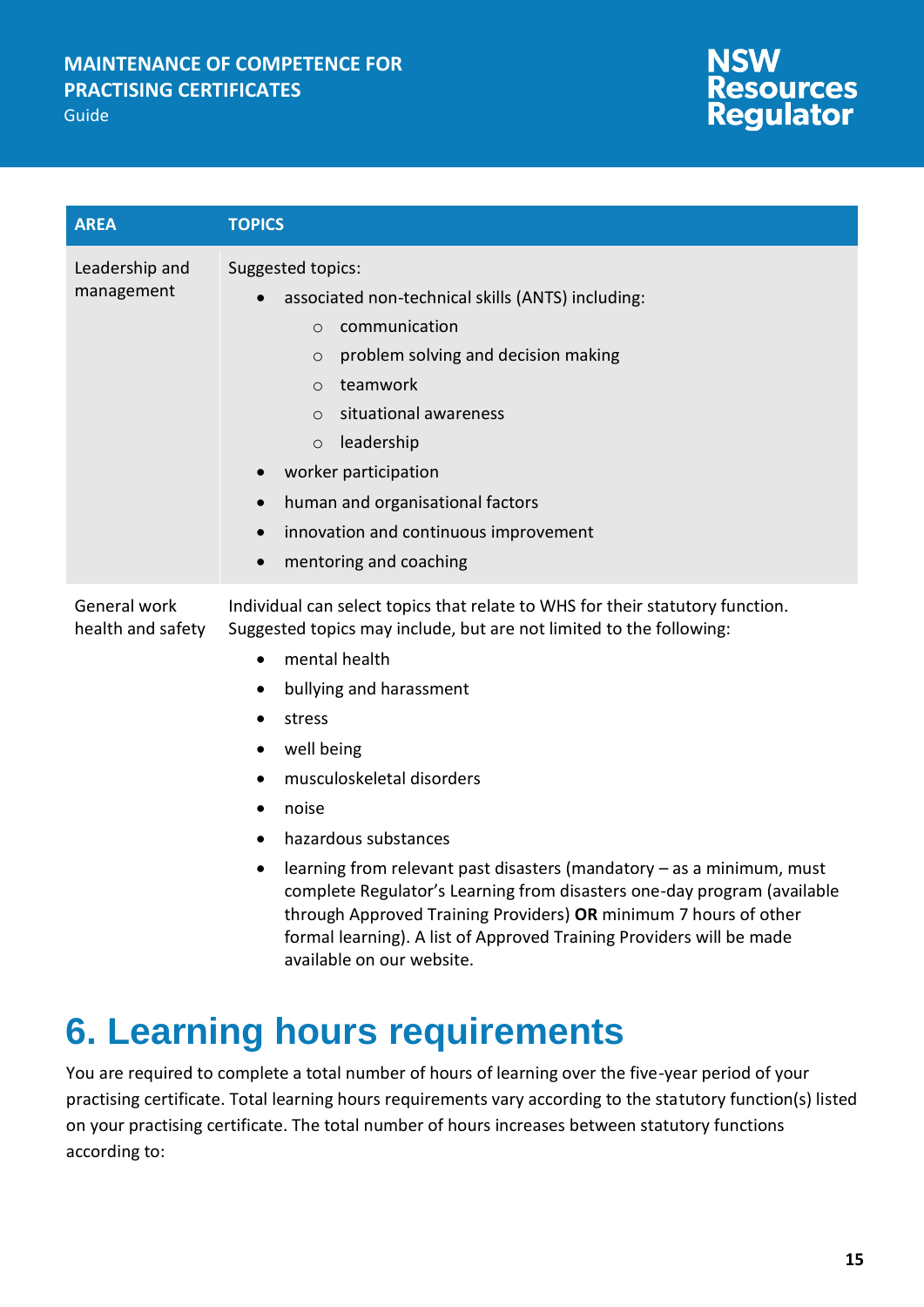# **Resources<br>Regulator**

- level of supervising or managing in the mine (starting from front line supervisor to manager) and
- potential risks at the type of mine (from surface mines to underground coal mines).

You will also need to satisfy the number of hours for the areas of competence for the statutory function(s) on your practising certificate as outlined in the table below. Where there are multiple statutory functions for the same or different disciplines and classes of mine, refer to 6.2 for possible further requirements.

#### **Table 2. Learning hours requirements for statutory functions and areas of competence**

| <b>STATUTORY</b><br><b>FUNCTION</b>  | <b>TOTAL</b><br><b>HOURS OF</b><br><b>LEARNING</b><br><b>OVER FIVE</b><br><b>YEARS</b> | <b>MINING &amp;</b><br><b>WHS</b><br><b>SYSTEMS</b><br>*Minimum of<br>33% of total<br>hours of<br>learning | <b>LEGISLATION,</b><br><b>EMERGENCY</b><br><b>MANAGEMENT,</b><br><b>LEADERSHIP AND</b><br><b>MANAGEMENT</b><br>*Minimum of<br>33% of total<br>hours of learning | <b>GENERAL WHS TOPICS</b><br>*Maximum of 33% of total<br>hours of learning (as a<br>minimum, must complete<br>Regulator's Learning from<br>disasters one-day program<br>OR minimum 7 hours of other<br>formal learning on disasters) |  |  |
|--------------------------------------|----------------------------------------------------------------------------------------|------------------------------------------------------------------------------------------------------------|-----------------------------------------------------------------------------------------------------------------------------------------------------------------|--------------------------------------------------------------------------------------------------------------------------------------------------------------------------------------------------------------------------------------|--|--|
| <b>Underground coal mines</b>        |                                                                                        |                                                                                                            |                                                                                                                                                                 |                                                                                                                                                                                                                                      |  |  |
| Mining engineering<br>manager        | 120                                                                                    | 40                                                                                                         | 40                                                                                                                                                              | 40                                                                                                                                                                                                                                   |  |  |
| Undermanager                         | 90                                                                                     | 30                                                                                                         | 30                                                                                                                                                              | 30                                                                                                                                                                                                                                   |  |  |
| Deputy                               | 60                                                                                     | 20                                                                                                         | 20                                                                                                                                                              | 20                                                                                                                                                                                                                                   |  |  |
| <b>Ventilation officer</b>           | 90                                                                                     | 30                                                                                                         | 30                                                                                                                                                              | 30                                                                                                                                                                                                                                   |  |  |
| Ventilation auditor                  | 90                                                                                     | 30                                                                                                         | 30                                                                                                                                                              | 30                                                                                                                                                                                                                                   |  |  |
| Dust control<br>measures auditor     | 90                                                                                     | 30                                                                                                         | 30                                                                                                                                                              | 30                                                                                                                                                                                                                                   |  |  |
| Electrical<br>engineering<br>manager | 120                                                                                    | 40                                                                                                         | 40                                                                                                                                                              | 40                                                                                                                                                                                                                                   |  |  |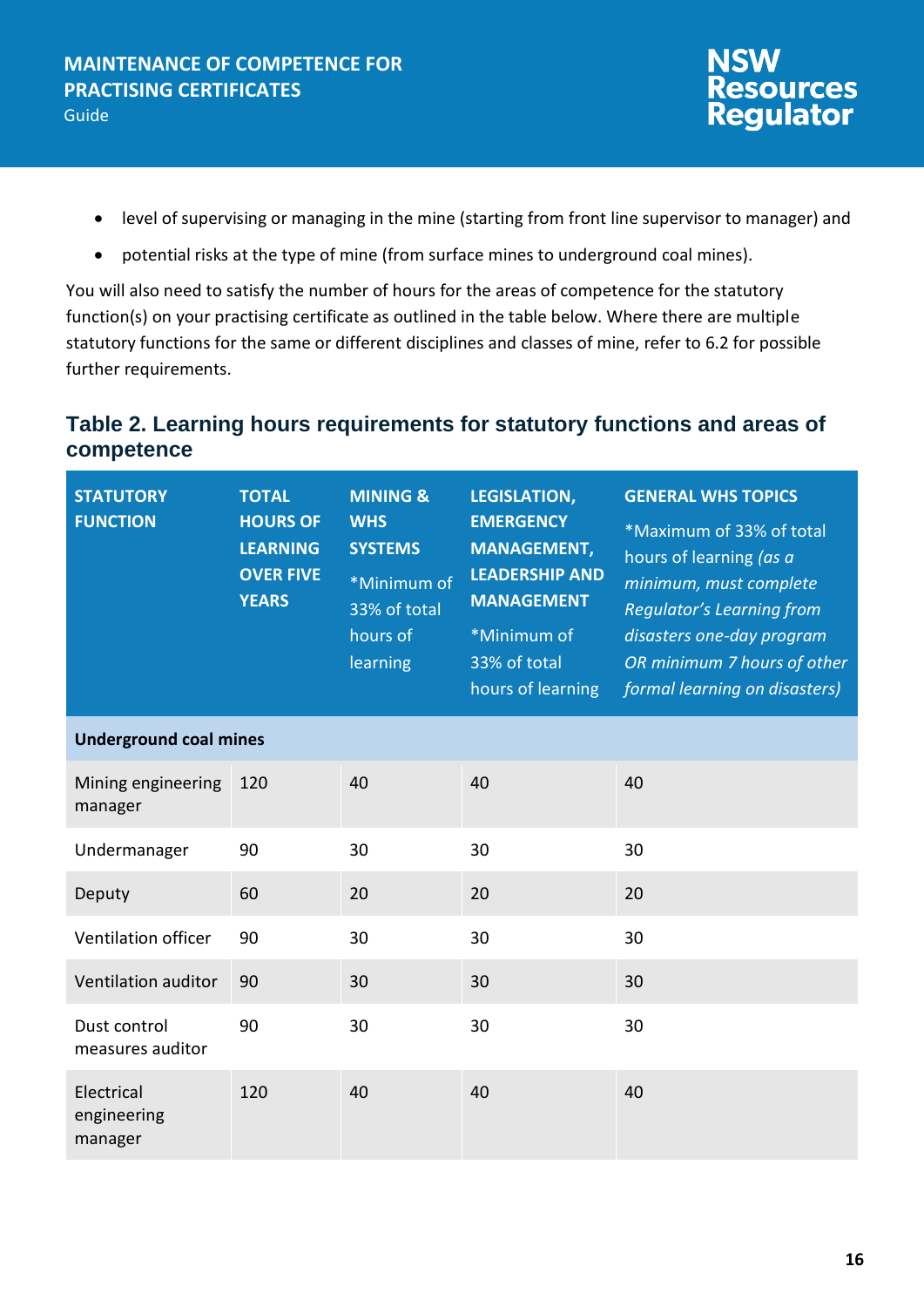| <b>STATUTORY</b><br><b>FUNCTION</b>     | <b>TOTAL</b><br><b>HOURS OF</b><br><b>LEARNING</b><br><b>OVER FIVE</b><br><b>YEARS</b> | <b>MINING &amp;</b><br><b>WHS</b><br><b>SYSTEMS</b><br>*Minimum of<br>33% of total<br>hours of<br>learning | <b>LEGISLATION,</b><br><b>EMERGENCY</b><br><b>MANAGEMENT,</b><br><b>LEADERSHIP AND</b><br><b>MANAGEMENT</b><br>*Minimum of<br>33% of total<br>hours of learning | <b>GENERAL WHS TOPICS</b><br>*Maximum of 33% of total<br>hours of learning (as a<br>minimum, must complete<br><b>Regulator's Learning from</b><br>disasters one-day program<br>OR minimum 7 hours of other<br>formal learning on disasters) |  |  |  |
|-----------------------------------------|----------------------------------------------------------------------------------------|------------------------------------------------------------------------------------------------------------|-----------------------------------------------------------------------------------------------------------------------------------------------------------------|---------------------------------------------------------------------------------------------------------------------------------------------------------------------------------------------------------------------------------------------|--|--|--|
| Mechanical<br>engineering<br>manager    | 120                                                                                    | 40                                                                                                         | 40                                                                                                                                                              | 40                                                                                                                                                                                                                                          |  |  |  |
|                                         | Coal mines other than underground mines                                                |                                                                                                            |                                                                                                                                                                 |                                                                                                                                                                                                                                             |  |  |  |
| Mining engineering<br>manager           | 120                                                                                    | 40                                                                                                         | 40                                                                                                                                                              | 40                                                                                                                                                                                                                                          |  |  |  |
| Electrical engineer                     | 90                                                                                     | 30                                                                                                         | 30                                                                                                                                                              | 30                                                                                                                                                                                                                                          |  |  |  |
| Mechanical<br>engineer                  | 90                                                                                     | 30                                                                                                         | 30                                                                                                                                                              | 30                                                                                                                                                                                                                                          |  |  |  |
| Open cut examiner                       | 60                                                                                     | 20                                                                                                         | 20                                                                                                                                                              | 20                                                                                                                                                                                                                                          |  |  |  |
| Underground mines other than coal mines |                                                                                        |                                                                                                            |                                                                                                                                                                 |                                                                                                                                                                                                                                             |  |  |  |
| Mining engineering<br>manager           | 120                                                                                    | 40                                                                                                         | 40                                                                                                                                                              | 40                                                                                                                                                                                                                                          |  |  |  |
| Underground mine<br>supervisor          | 60                                                                                     | 20                                                                                                         | 20                                                                                                                                                              | 20                                                                                                                                                                                                                                          |  |  |  |
| Electrical engineer                     | 90                                                                                     | 30                                                                                                         | 30                                                                                                                                                              | 30                                                                                                                                                                                                                                          |  |  |  |
| Mines other than underground or coal    |                                                                                        |                                                                                                            |                                                                                                                                                                 |                                                                                                                                                                                                                                             |  |  |  |
| Quarry manager*                         | 90                                                                                     | 30                                                                                                         | 30                                                                                                                                                              | 30                                                                                                                                                                                                                                          |  |  |  |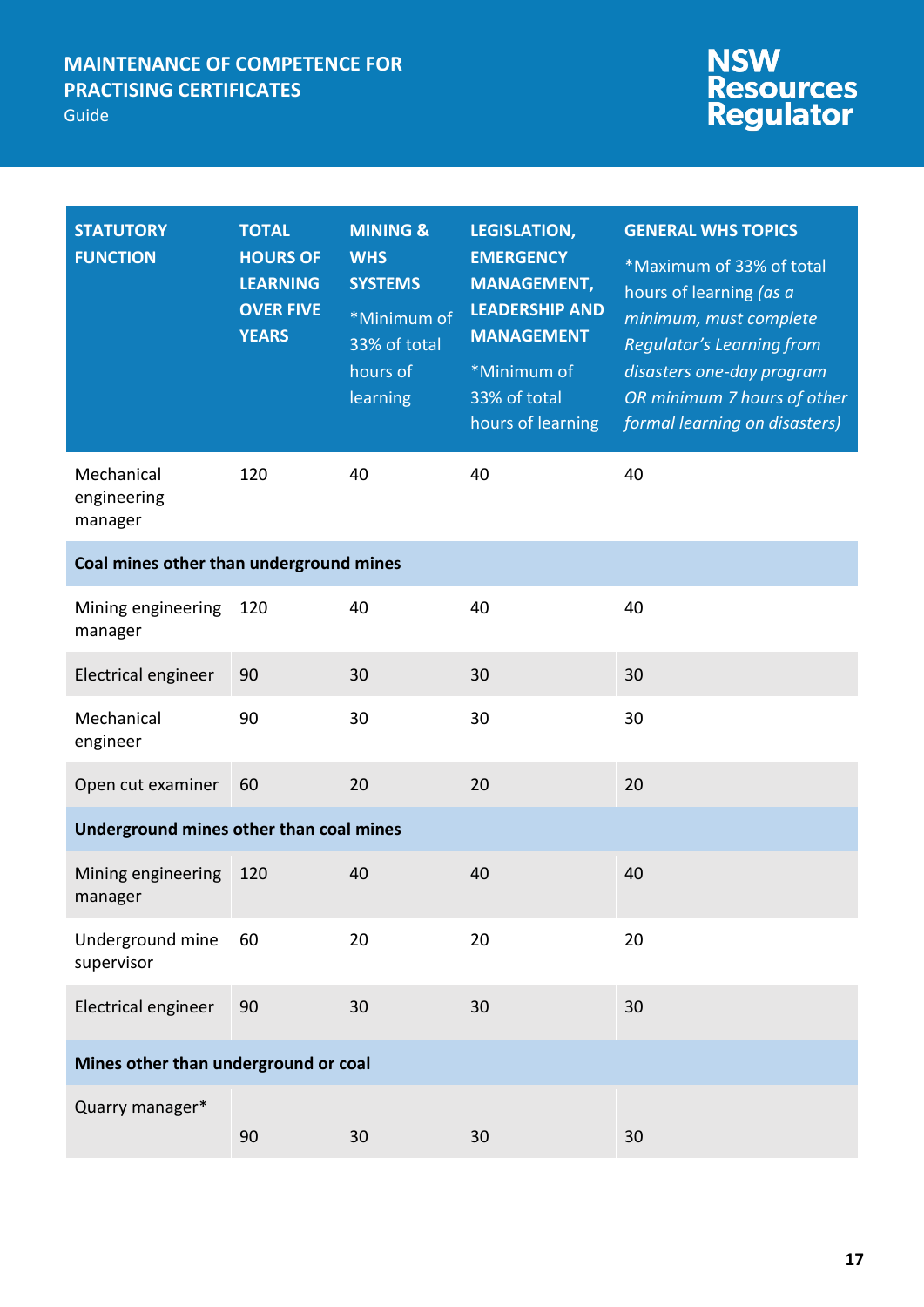# **NSW<br>Resources<br>Regulator**

| <b>STATUTORY</b><br><b>FUNCTION</b>                                     | <b>TOTAL</b><br><b>HOURS OF</b><br><b>LEARNING</b><br><b>OVER FIVE</b><br><b>YEARS</b> | <b>MINING &amp;</b><br><b>WHS</b><br><b>SYSTEMS</b><br>*Minimum of<br>33% of total<br>hours of<br>learning | <b>LEGISLATION,</b><br><b>EMERGENCY</b><br><b>MANAGEMENT,</b><br><b>LEADERSHIP AND</b><br><b>MANAGEMENT</b><br>*Minimum of<br>33% of total<br>hours of learning | <b>GENERAL WHS TOPICS</b><br>*Maximum of 33% of total<br>hours of learning (as a<br>minimum, must complete<br>Regulator's Learning from<br>disasters one-day program<br>OR minimum 7 hours of other<br>formal learning on disasters) |
|-------------------------------------------------------------------------|----------------------------------------------------------------------------------------|------------------------------------------------------------------------------------------------------------|-----------------------------------------------------------------------------------------------------------------------------------------------------------------|--------------------------------------------------------------------------------------------------------------------------------------------------------------------------------------------------------------------------------------|
| can manage<br>any Tier-1<br>quarry<br>can manage<br>anyTier-2<br>quarry | 60                                                                                     | 20                                                                                                         | 20                                                                                                                                                              | 20                                                                                                                                                                                                                                   |
| Electrical engineer                                                     | 90                                                                                     | 30                                                                                                         | 30                                                                                                                                                              | 30                                                                                                                                                                                                                                   |

\* You will need to complete the indicated hours regardless of what tier quarry you are currently managing. Those who have a condition restricting them to exercise the statutory function at a specified quarry(s) (name/location) do not have to complete any maintenance of competence requirements for their current practising certificate as at 1 March 2021. Tier 3 quarries can be exempt from requiring a practising certificate holder.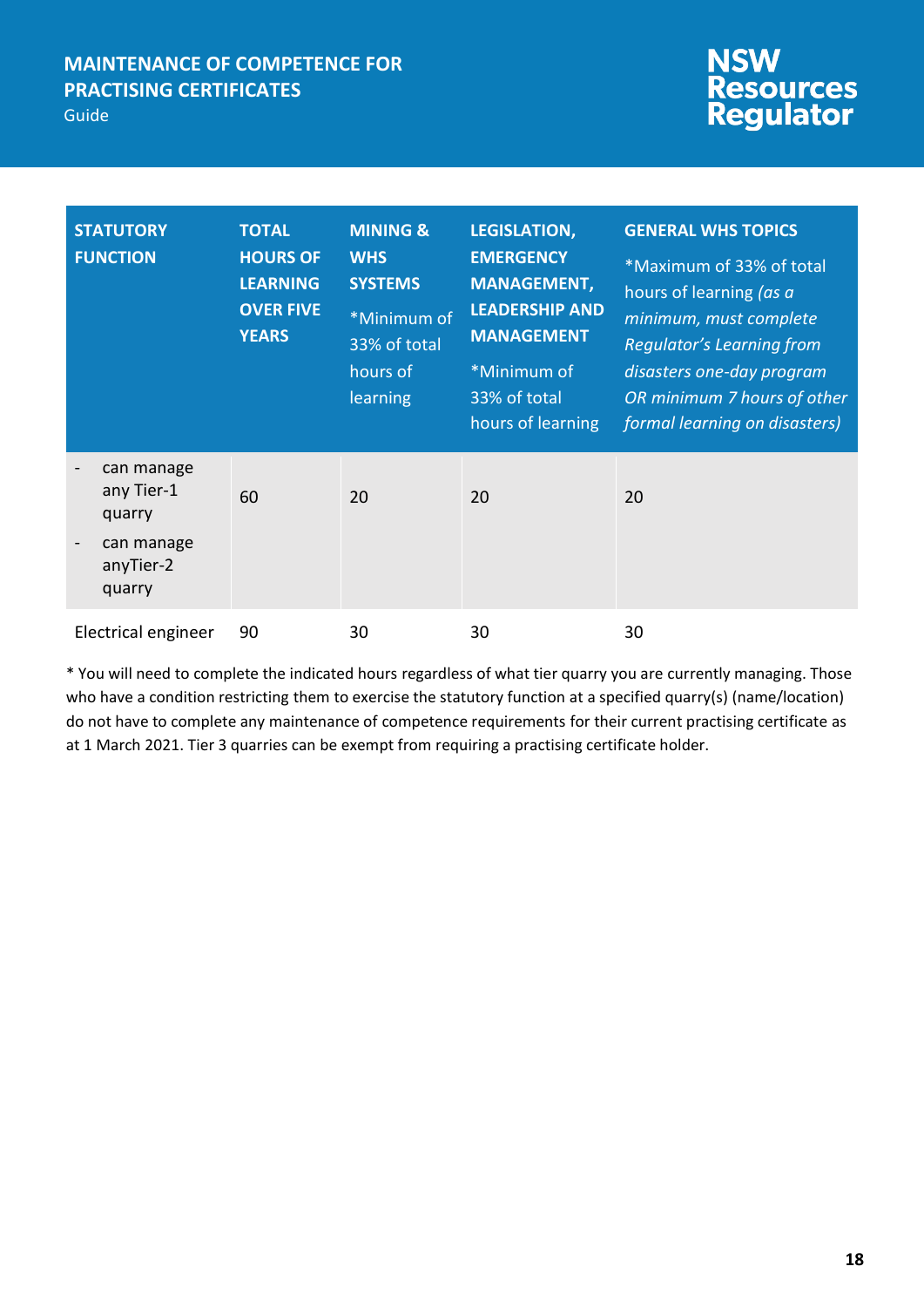# ources Reaulator

### <span id="page-18-0"></span>**6.1. Completion of hours over renewal period**

Total learning hours need to be completed within the five-year renewal period. We encourage you to complete some learning each year, but we understand that due to individual circumstances, such as career breaks, you may not be able to do this.

When you undertake your learning hours you must:

- complete no more than one third of total learning hours in any one year
- complete learning in three or more years out of the five year period, and
- not carry-over excess learning hours above the total number required between renewal periods.

The example given in the table below is for an undermanager required to complete 90 hours.

#### **Table 3. Example for an undermanager of maximum hours to be completed in any one year over the five-year renewal period**

|          |           |                |        |   | <b>YEAR 1 YEAR 2 YEAR 3 YEAR 4 YEAR 5 TOTAL HOURS</b> |
|----------|-----------|----------------|--------|---|-------------------------------------------------------|
| 1/3      | 1/3       | - 0            | 1/3    | 0 | 1 (100%)                                              |
| - 30 hrs | $-30$ hrs | $\overline{0}$ | 30 hrs |   | 90 hrs                                                |

In this example, the scheme enables an individual to complete no learning for two years. This provides flexibility for individual circumstances.

## <span id="page-18-1"></span>**6.2. Practising certificate for multiple functions**

Where an individual holds a practising certificate for multiple statutory functions, then they will satisfy the function(s) with the highest requirements for one class of mine only, depending on which disciplines<sup>1</sup> and classes of mines<sup>2</sup> the functions are for. The following table matrix summarises the differing requirements with a further explanation provided:

<sup>&</sup>lt;sup>1</sup> Discipline is 'a branch of instruction or learning' (Macquarie Dictionary July 2017). For example, mining, electrical, mechanical and ventilation.

<sup>&</sup>lt;sup>2</sup> Classes of mines are those listed in schedule 10 'Statutory functions at mines' of the WHS (Mines and Petroleum Sites) Regulation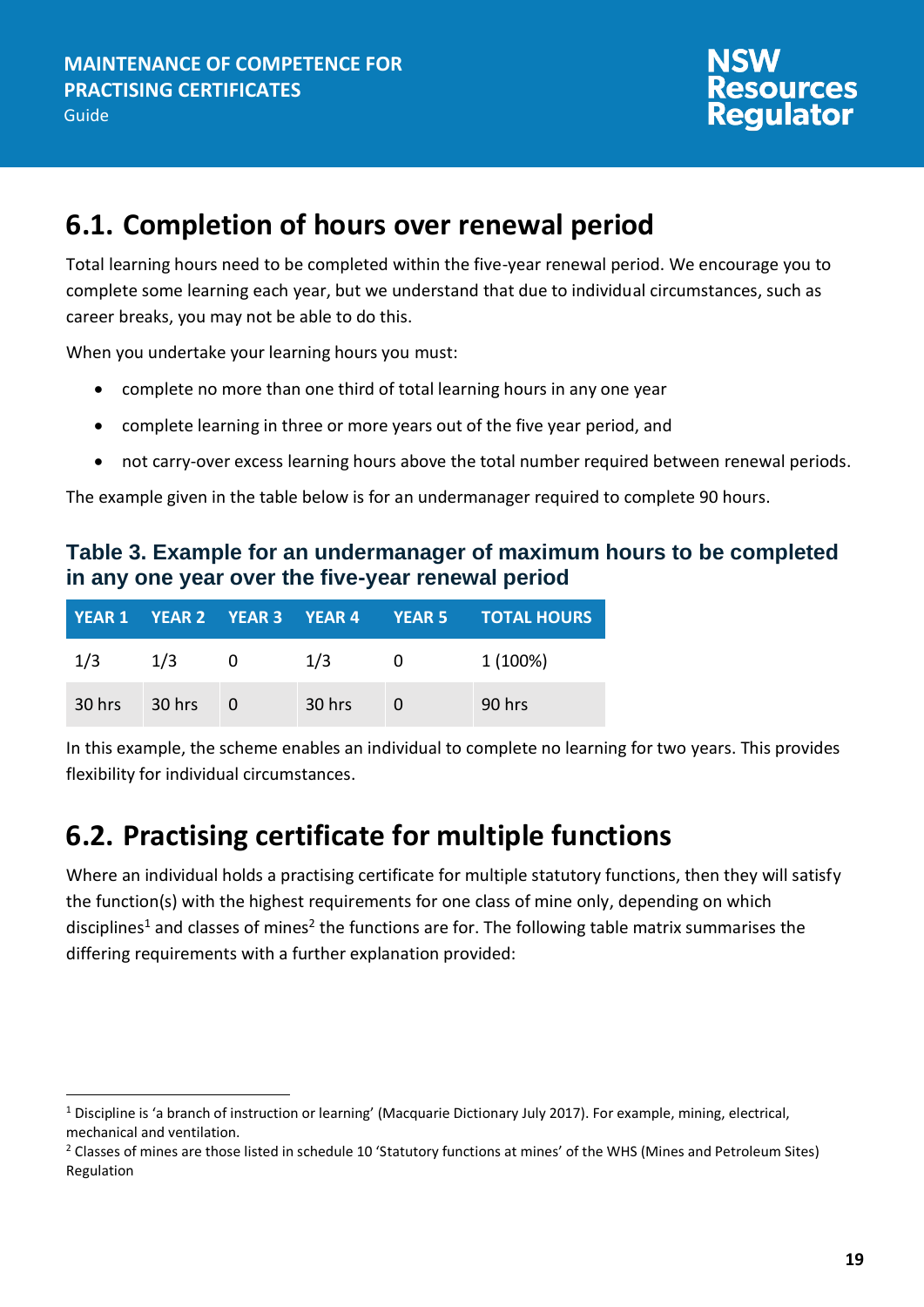# **Resources<br>Regulator**

#### **Table 4. Requirements for individuals with multiple functions on their practising certificate**

| <b>CLASS OF MINE</b> | <b>DISCIPLINE OF THE HIGHEST FUNCTION</b>                                                                                                                                                                                                                                                                                                                                                                                                                                                                                                                              |                                                                                                                                                                                                                                                                                                                                       |  |
|----------------------|------------------------------------------------------------------------------------------------------------------------------------------------------------------------------------------------------------------------------------------------------------------------------------------------------------------------------------------------------------------------------------------------------------------------------------------------------------------------------------------------------------------------------------------------------------------------|---------------------------------------------------------------------------------------------------------------------------------------------------------------------------------------------------------------------------------------------------------------------------------------------------------------------------------------|--|
|                      | Same discipline for all functions                                                                                                                                                                                                                                                                                                                                                                                                                                                                                                                                      | <b>Different disciplines for functions</b>                                                                                                                                                                                                                                                                                            |  |
| <b>ONE ONLY</b>      | Complete for the function with the<br>highest requirements. For example, the<br>Mining Engineering Manager, where<br>the certificate also lists the<br>Undermanager, Deputy and Ventilation<br>Officer functions at an Underground<br><b>Coal Mine</b>                                                                                                                                                                                                                                                                                                                 | Complete for the function with the<br>highest requirements in each discipline<br>For example, Mechanical Engineering<br>Manager for mechanical engineering<br>and Undermanager for mining<br>engineering.                                                                                                                             |  |
| <b>MULTIPLE</b>      | Complete requirements for the<br>function with the highest requirements<br>in the discipline for one class of mine<br>for which they hold a certificate of<br>competence or the required<br>qualifications. For example, a holder of<br>a certificate of competence applicable<br>to Underground Coal Mines Electrical<br><b>Engineering Manager function is</b><br>required to satisfy requirements for it<br>only, and not for other functions listed<br>on the practising certificate such as<br>Electrical engineer for Mines (other<br>than underground or coal). | Complete requirements for the<br>functions with the highest<br>requirements in each discipline for<br>each class of mine for which they hold<br>a certificate of competence or the<br>required qualifications. For example,<br>Coal Mines (other than underground)<br>Mechanical engineer and Underground<br>Coal Mines Undermanager. |  |

Individuals can satisfy the highest function requirements in each discipline by:

- a) claiming 'in common learning' between disciplines against one or more of the functions. In this example, individuals would also complete specific learning applicable to each function(s) that cannot be claimed as in common.
- b) applying for a practising certificate for a lower level function of a discipline they have a certificate of competence for, despite holding a certificate of competence for a higher function.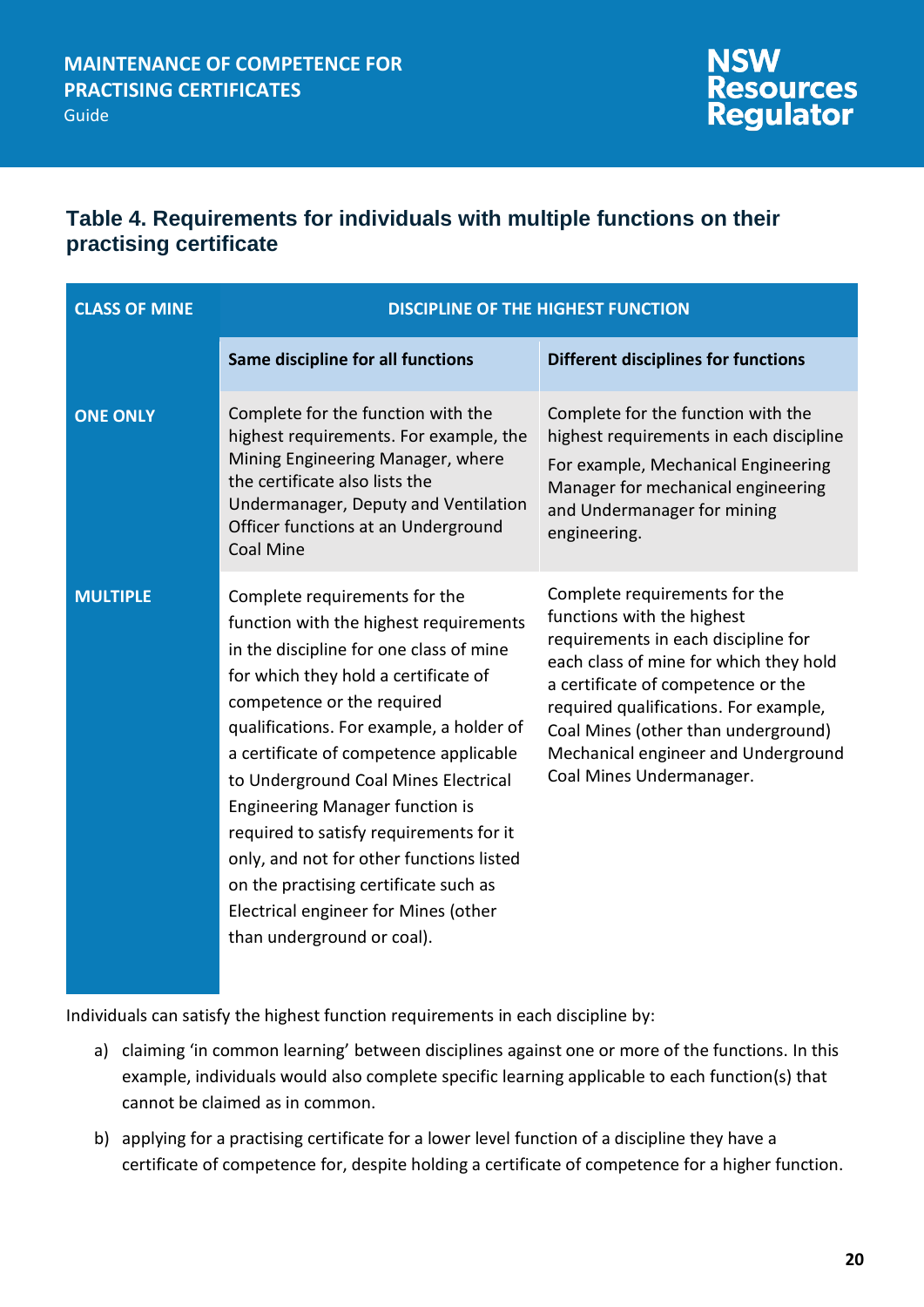For example, an individual may consider this appropriate if they intend to continue practising in the lower level function only. They would then complete relevant learning for that function to maintain their competence.

# <span id="page-20-0"></span>**7. Learning types requirements<sup>3</sup>**

You are required to have an appropriate mix of learning that can be obtained from the workplace and external sources:

- Formal learning you must complete a **minimum** number of formal learning hours
- Informal learning you can claim a **maximum** number of informal learning hours.

The mix of learning requirements depends on your practising certificate (see 7.2).

## <span id="page-20-1"></span>**7.1. Definitions of learning categories**

- **Formal learning:** organised and structured learning usually with specific learning objectives. For example, seminars, training courses and studying for WHS mining related courses. Note: all formal training courses must satisfy specified criteria (refer to 7.4.1).
- **Informal learning**, learning that is:
	- o semi organised and structured learning of a more adhoc basis. For example, reading, field trips and emergency exercises
	- $\circ$  a by-product of experience in participating or carrying out an activity. For example, participating in high level risk assessments (not everyday types), and participating in reviewing principal hazard management plans. This would typically be gained on the job such as when exercising the statutory function.

### <span id="page-20-2"></span>**7.2. Minimum and maximum learning requirements**

The number of learning hours required varies according to the type of learning, level of management and technical specialist statutory functions as set out in the following table.

<sup>3</sup> *Organisation for Economic Co-operation and Development* (accessed 29 May 2016 - http://www.oecd.org/edu/skillsbeyond-school/recognitionofnon-formalandinformallearning-home.htm)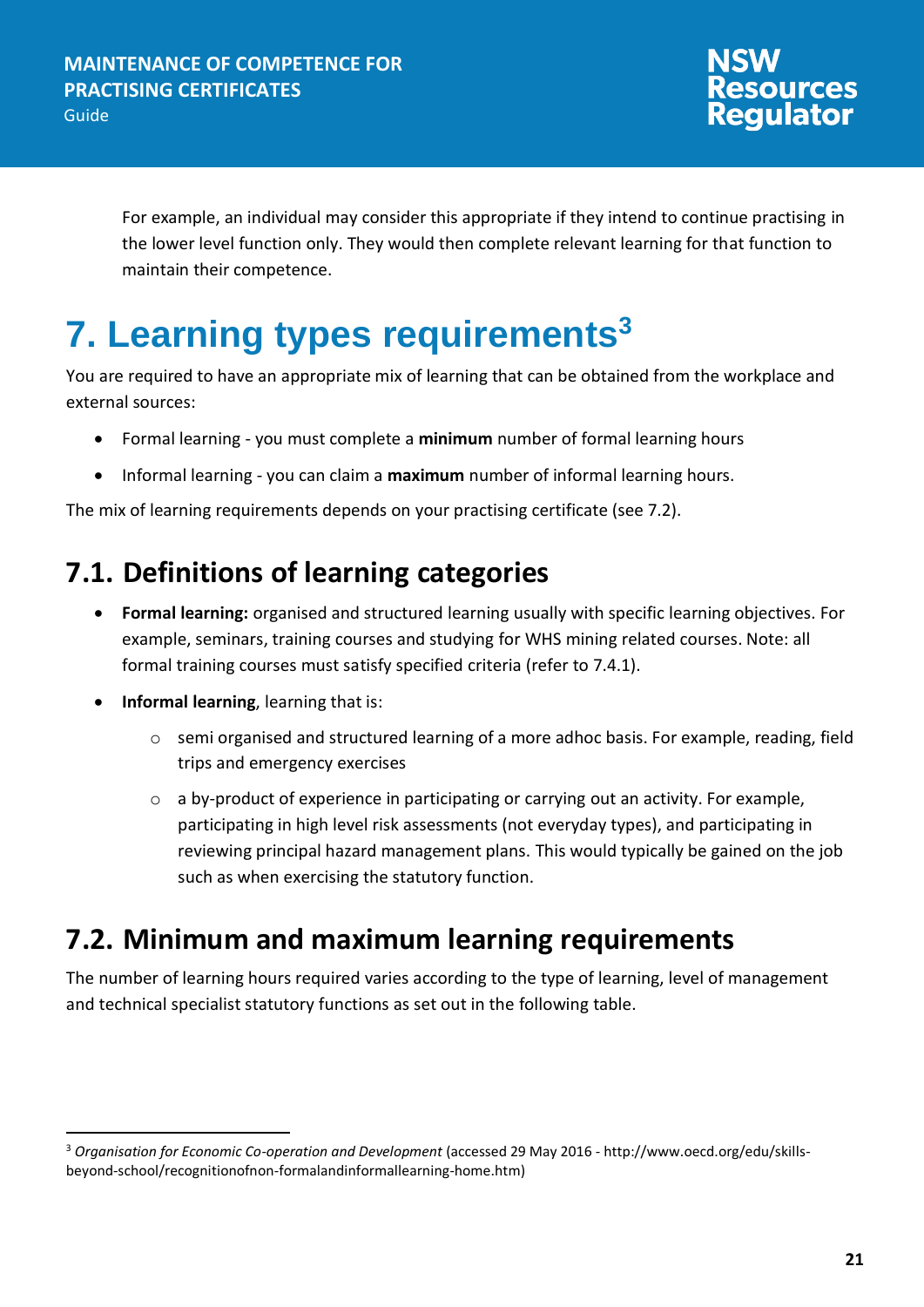#### **Table 5. Minimum and maximum of learning hours by category for the level of practising certificate**

| <b>HIGH LEVEL MANAGER</b>      | <b>MIDDLE MANAGERS/</b><br><b>SPECIALISTS</b>  | <b>SUPERVISOR</b>              |
|--------------------------------|------------------------------------------------|--------------------------------|
| Minimum formal learning        | Minimum formal learning                        | Minimum formal learning        |
| $2/3$ total hours = 80 hours   | $1/2$ total hours = 45 hours                   | $1/3$ total hours = 20 hours   |
| Maximum informal learning      | Maximum informal learning                      | Maximum informal learning      |
| $(1/3$ total hours = 40 hours) | $(1/2 \text{ total hours} = 45 \text{ hours})$ | $(2/3$ total hours = 40 hours) |

#### **Key:**

- Supervisors (Deputy, Open cut examiner, Underground supervisor)
- Middle management/technical specialists (Undermanager, Ventilation officer, Electrical engineer, Mechanical engineer, Tier-1 Quarry manager – in this category because only 90 hours is required)
- Higher level managers (Mining, Electrical and Mechanical Engineering Managers)

The learning ratios are founded on the principle that different mixes of learning types are required according to the level and type of statutory function. At higher levels there is a greater external focus outside of the mine with formal learning types better able to support learning to maintain competence. For example, seminars and conferences on new technologies and standards. At lower levels there is a more internal focus within the mine and informal learning types are more available and suitable to achieve this. For example, investigations and principal hazards.

The key difference for the different types of learning as stated in 7.0 is formal learning has a **minimum** number of hours while informal has a **maximum** number.

You can complete a mix of minimum formal learning and maximum informal learning or you could complete all formal learning to meet the maintenance of competence requirements.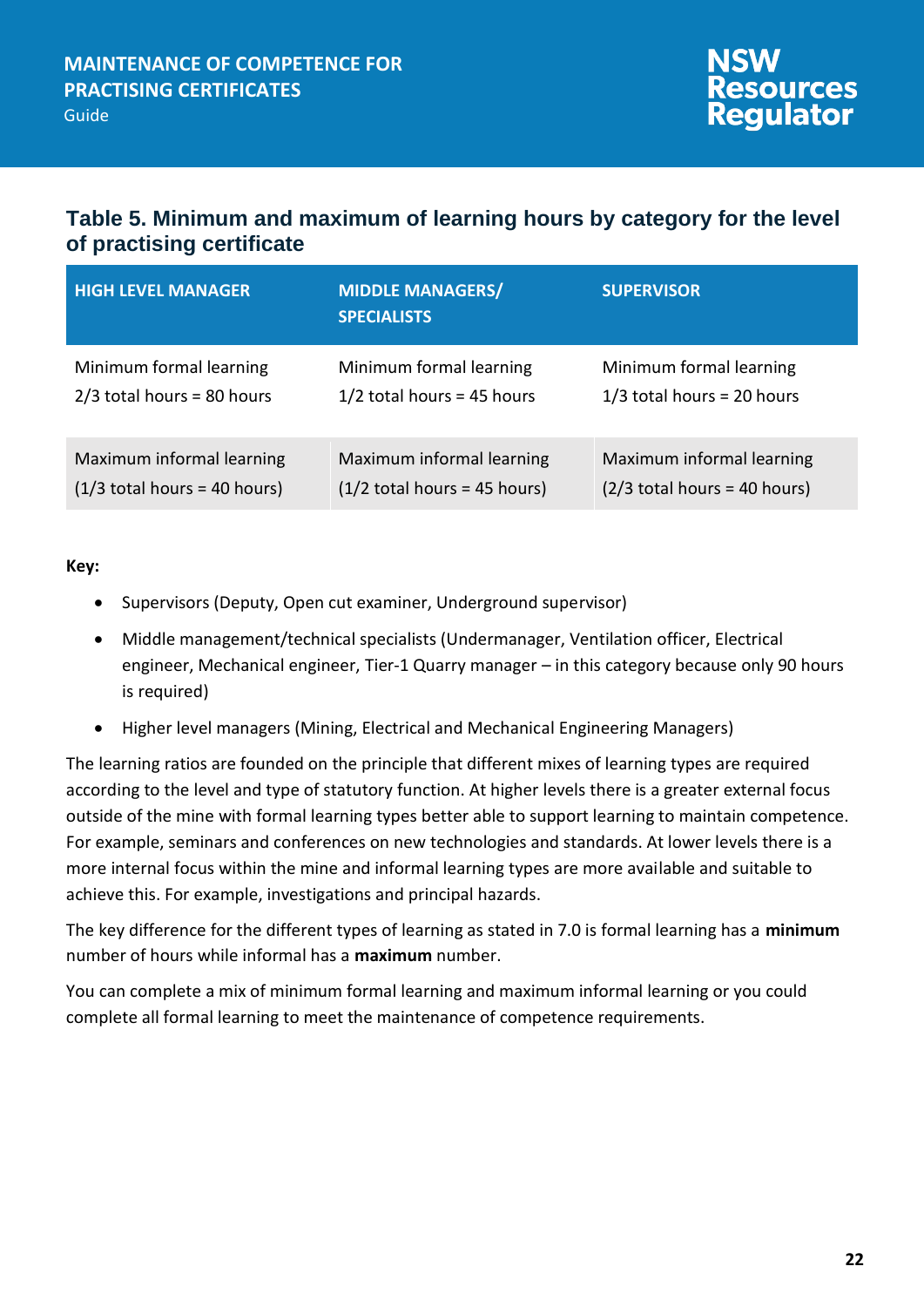# **jources Regulator**

## <span id="page-22-0"></span>**7.3. Recognised types of learning**

Formal and informal learning types that are recognised learning types and claimable as learning hours towards your maintenance of competency requirements are set out the in the tables below in 7.3.1 – 7.3.2. The learning type claimed must be relevant to one or more functions listed on your practising certificate.

For some types of recognised learning there are a maximum number of hours that can be claimed. Claiming learning requires you to keep evidence (with some exceptions) to be able to prove the claim if requested in an audit. Details and examples of acceptable evidence is provided. Further guidance on records is provided in 8.1.

### <span id="page-22-1"></span>**7.3.1. Formal**

| <b>RECOGNISED</b><br><b>TYPES OF</b><br><b>FORMAL</b><br><b>LEARNING</b>                                                                                                                                 | <b>CLAIMABLE HOURS FOR</b><br><b>FORMAL LEARNING</b>                                                                                                                                                                                                                                                                                                           | <b>DETAILS AND EXAMPLES OF EVIDENCE</b>                                                                                                                                                                                                                                                                                                                                                                                                                                                                                                                                                                                                                                                                                     |
|----------------------------------------------------------------------------------------------------------------------------------------------------------------------------------------------------------|----------------------------------------------------------------------------------------------------------------------------------------------------------------------------------------------------------------------------------------------------------------------------------------------------------------------------------------------------------------|-----------------------------------------------------------------------------------------------------------------------------------------------------------------------------------------------------------------------------------------------------------------------------------------------------------------------------------------------------------------------------------------------------------------------------------------------------------------------------------------------------------------------------------------------------------------------------------------------------------------------------------------------------------------------------------------------------------------------------|
| 1. Attending<br>industry<br>seminars /<br>webinars /<br>workshops /<br>conferences /<br>forums with<br>health and<br>safety content,<br>such as those<br>run by industry<br>or related<br>organisations. | Actual hours per<br>seminar/workshop (excluding<br>any hours not relating to safety<br>and health of your statutory<br>functions).<br>Rule: this type of learning<br>cannot account for more than<br>half (50%) of the total formal<br>hours required over the five<br>years or of the total formal<br>hours you claim to satisfy the<br>total hours required. | Proof of attendance at an event and relevance of<br>content to statutory function, which may include<br>one or more of the following (or others) in the<br>listed order of preference:<br>Certificate of attendance or similar<br>a)<br>document such as email from organiser<br>confirming you attended<br>b) Email or document confirming registration<br>for you to attend event<br>c) Payment of fee for event indicated on<br>receipt from organiser<br>d) Copy of document or picture indicating<br>content of event such as an agenda or<br>program<br>e) Copy of electronic diary where you<br>accepted an invitation from the event<br>organiser, where the event details are<br>clearly shown in the diary entry. |
| 2. Successfully<br>completing                                                                                                                                                                            | Actual hours.                                                                                                                                                                                                                                                                                                                                                  | In addition to 7.4.1, proof of attendance for<br>course and relevance of content to statutory                                                                                                                                                                                                                                                                                                                                                                                                                                                                                                                                                                                                                               |

#### **Table 6. Recognised types of formal learning**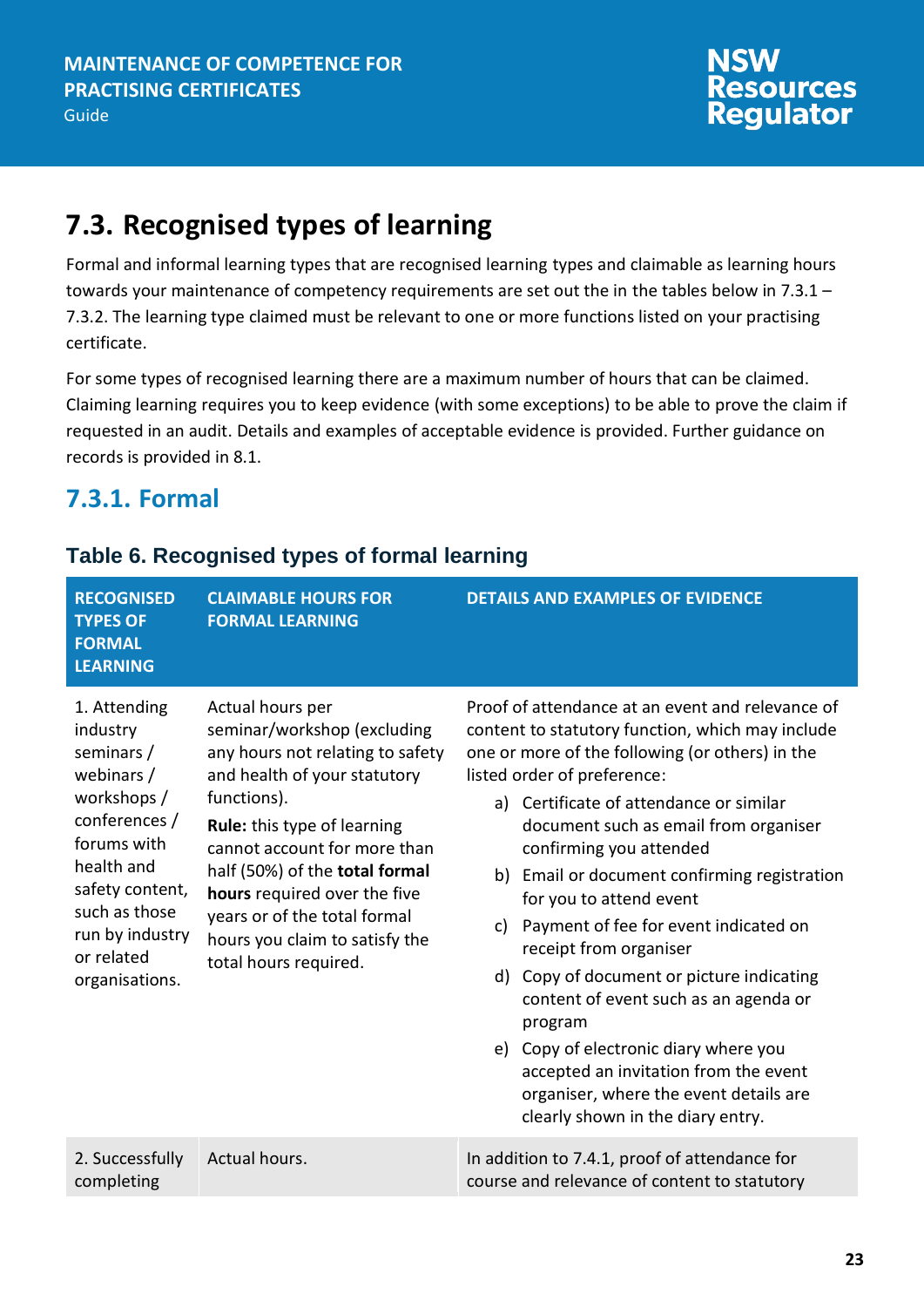Guide

| formal training<br>courses<br>delivered<br>externally by<br>an<br>organisation*.                                                                                                                                                                                                                      |                                                                                                                                                                                                                                 | function, which may include one or more of the<br>following (or others) in the listed order of<br>preference:<br>a) Course completion document such as a<br>certificate or statement from the<br>organisation such as a Registered Training<br>Organisation (RTO)<br>b) Copy of document or picture indicating<br>content of course such as an outline or<br>timetable (see also 7.4.1 requirements)<br>c) Payment of fee for event indicated on<br>receipt from organisation<br>d) Email or document confirming registration<br>for you to attend event.                                                                                                                                                                                                                                                                     |
|-------------------------------------------------------------------------------------------------------------------------------------------------------------------------------------------------------------------------------------------------------------------------------------------------------|---------------------------------------------------------------------------------------------------------------------------------------------------------------------------------------------------------------------------------|-------------------------------------------------------------------------------------------------------------------------------------------------------------------------------------------------------------------------------------------------------------------------------------------------------------------------------------------------------------------------------------------------------------------------------------------------------------------------------------------------------------------------------------------------------------------------------------------------------------------------------------------------------------------------------------------------------------------------------------------------------------------------------------------------------------------------------|
| 3. Completing<br>study or<br>training<br>towards<br>tertiary<br>qualifications<br>(see 7.4.2 for<br>what can be<br>claimed),<br>including<br>degrees and<br>industry<br>training<br>qualifications<br>that are pre-<br>requisites for<br><b>NSW</b><br>certificates of<br>competence<br>examinations. | <b>Rule:</b> this type of learning<br>cannot account for more than<br>half (50%) of the total formal<br>hours required over the five<br>years or of the total formal<br>hours you claim to satisfy the<br>total hours required. | In addition to 7.4.2, proof of completion of study<br>or training relevant to WHS and the statutory<br>function for your practising certificate, which may<br>include one or more of the following (or others) in<br>the listed order of preference:<br>Attendances or other form of direct<br>a)<br>interactions with the training organisation<br>such as a timetable, calendar entries<br>b) Completion of required assessments with<br>results notification<br>Organisation documentation setting out<br>c)<br>required reading (retain copy) and field<br>excursions (evidence of attendance)<br>d) Course completion document such as a<br>certificate or statement from the<br>organisation such as a university<br>e) Copy of document or picture indicating<br>content of course such as an outline or<br>timetable. |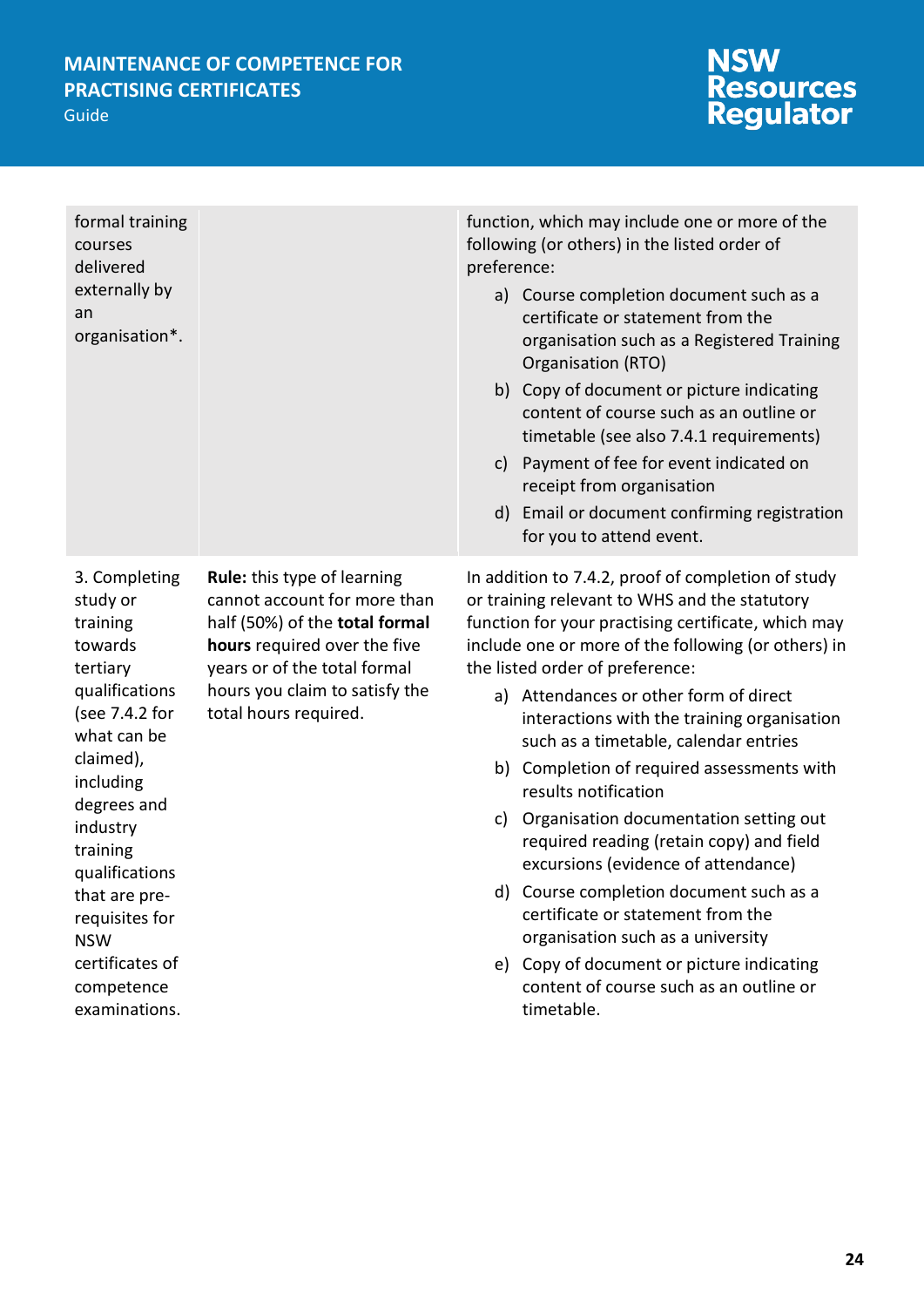# **NSW<br>Resources<br>Regulator**

| 4. Attending<br>in-house<br>formal training<br>courses<br>conducted<br>within an<br>organisation*.<br>Note: excludes<br>meeting time<br>for non-<br>training<br>content. | Actual hours.<br>Rule: this type of learning<br>cannot account for more than<br>half (50%) of the total formal<br>learning hours required over<br>the five years or of the total<br>formal hours you claim to<br>satisfy the total hours required. | In addition to 7.4.1, proof of attendance for<br>course and relevance of content to the statutory<br>function, which may include one or more of the<br>following (or others) in the listed order of<br>preference:<br>a) Course completion document such as a<br>certificate, statement, minutes,<br>organisation training record or sign on<br>sheet of attendees<br>b) Email or copy of electronic calendar<br>confirming your attendance from the<br>organisation if documents for a) above are<br>not available<br>c) Copy of document or picture indicating<br>content of course such as an outline or<br>timetable (see also 7.4.1 requirements)<br>d) Diary or calendar notes either typed or<br>written as long as there are details<br>referencing the training course details<br>(date, title, venue, organisation etc). |
|--------------------------------------------------------------------------------------------------------------------------------------------------------------------------|----------------------------------------------------------------------------------------------------------------------------------------------------------------------------------------------------------------------------------------------------|------------------------------------------------------------------------------------------------------------------------------------------------------------------------------------------------------------------------------------------------------------------------------------------------------------------------------------------------------------------------------------------------------------------------------------------------------------------------------------------------------------------------------------------------------------------------------------------------------------------------------------------------------------------------------------------------------------------------------------------------------------------------------------------------------------------------------------|
| 5. Attending<br>equipment<br>manufacturer's<br>formal training<br>courses*.                                                                                              | Actual hours up to a maximum<br>of four hours per year.                                                                                                                                                                                            | As above                                                                                                                                                                                                                                                                                                                                                                                                                                                                                                                                                                                                                                                                                                                                                                                                                           |
| 6. Attending<br><b>Mines Rescue</b><br><b>Brigades</b><br>person formal<br>training<br>courses or<br>similar*.                                                           | Actual hours up to a maximum<br>of four hours per year.                                                                                                                                                                                            | As above                                                                                                                                                                                                                                                                                                                                                                                                                                                                                                                                                                                                                                                                                                                                                                                                                           |

\* formal training courses must satisfy criteria (refer to 7.4.1) in order to be claimed by the individual.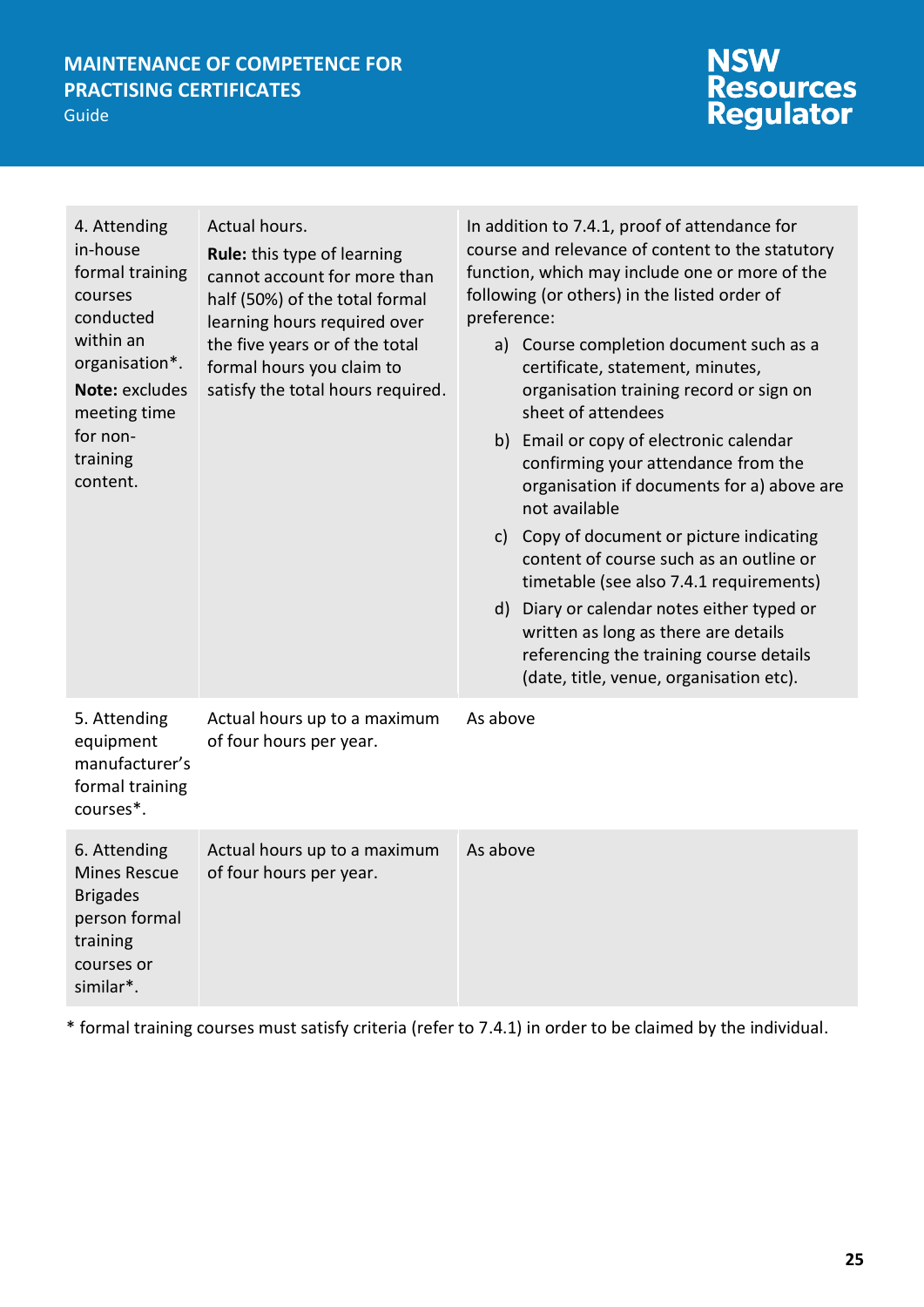### <span id="page-25-0"></span>**7.3.2. Informal**

#### Table 7. Recognised types of informal learning

| <b>RECOGNISED TYPES OF</b><br><b>INFORMAL LEARNING</b>                                                                                                                                                | <b>CLAIMABLE HOURS</b><br><b>FOR INFORMAL</b><br><b>LEARNING</b>                                                                         | <b>DETAILS AND EXAMPLES OF EVIDENCE</b>                                                                                                                                                                                                                                                                                                                  |
|-------------------------------------------------------------------------------------------------------------------------------------------------------------------------------------------------------|------------------------------------------------------------------------------------------------------------------------------------------|----------------------------------------------------------------------------------------------------------------------------------------------------------------------------------------------------------------------------------------------------------------------------------------------------------------------------------------------------------|
| 1. Reading publications such<br>as (but not limited to):<br>technical articles<br>$\bullet$<br>technical<br>$\bullet$<br>publications<br>conference papers<br>$\bullet$<br>presentations<br>$\bullet$ | Actual hours up to a<br>maximum of four<br>hours per year.                                                                               | No evidence required. Record sufficient<br>details of the publications read in your<br>logbook. Include details such as relevance to<br>your statutory function, title, source, author,<br>etc.                                                                                                                                                          |
| 2. Relevant field trips to<br>maintain competence for<br>your statutory function, e.g.<br>visiting other mines to see<br>alternative mining methods.                                                  | Actual hours up to a<br>maximum of two<br>hours per field trip. Up<br>to a maximum of two<br>field trips (four hours<br>total) per year. | No evidence required. Record sufficient<br>evidence in your logbook, including date,<br>purpose relating to WHS and carrying out the<br>statutory function, location and who<br>organised it.                                                                                                                                                            |
| 3. Delivering or participating<br>in workplace mentoring<br>related to health and safety<br>topics that is recorded in<br>training records for the<br>worker(s) involved or<br>reports.               | Actual hours up to a<br>maximum of four<br>hours per year.                                                                               | Proof that you delivered or participated in<br>workplace mentoring and its relevance of<br>content to the statutory function:<br>a) Copies of training records or reports of<br>the organisation involved showing you<br>mentored the worker(s) and what was<br>imparted/the content. An extract of<br>relevant pages from a document are<br>acceptable. |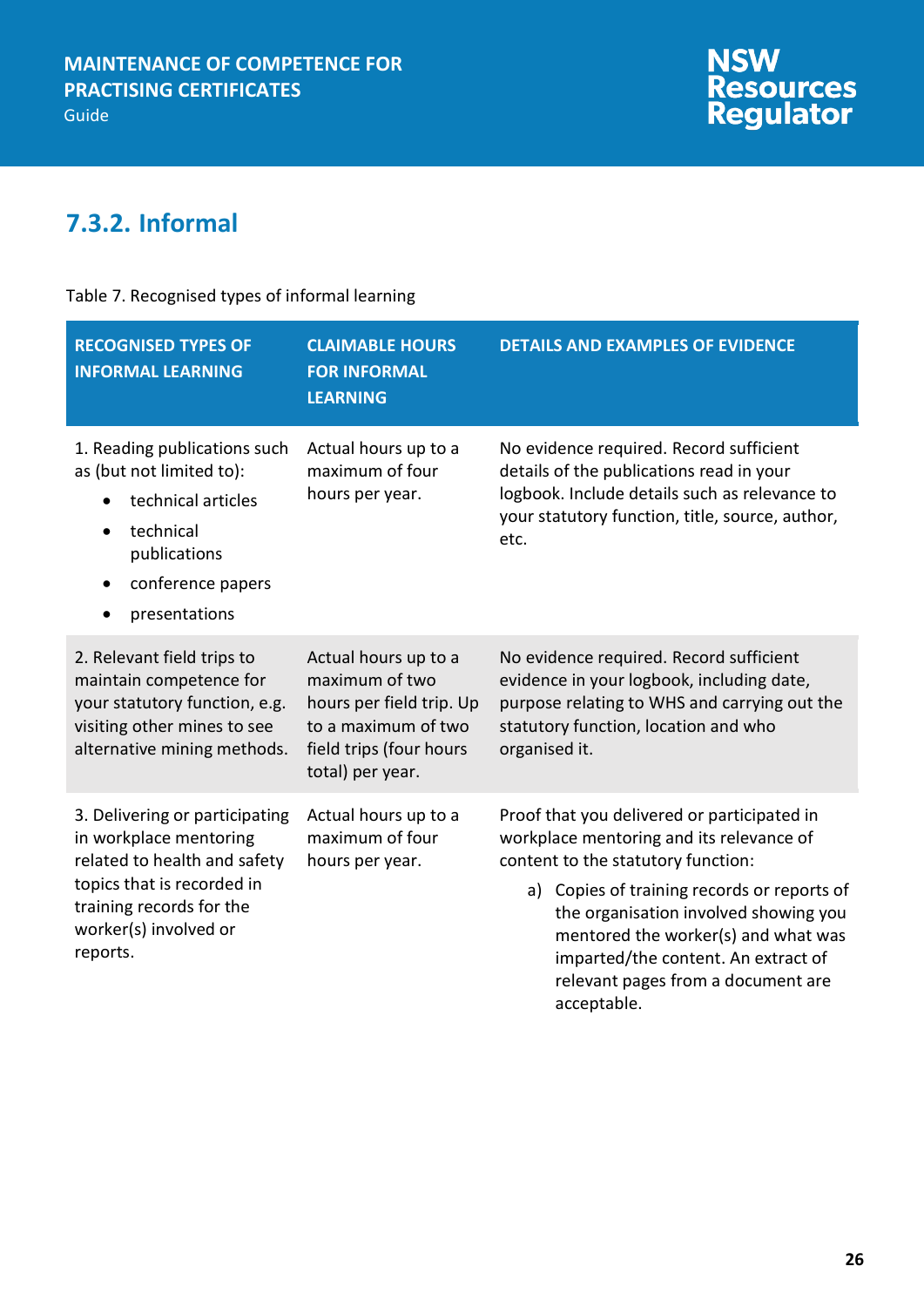| <b>RECOGNISED TYPES OF</b><br><b>INFORMAL LEARNING</b>                                                      | <b>CLAIMABLE HOURS</b><br><b>FOR INFORMAL</b><br><b>LEARNING</b>                                    | <b>DETAILS AND EXAMPLES OF EVIDENCE</b>                                                                                                                                                                                                                                                                                                                                                                                                                                                                                                                                                                                                                                                                                                                                                                                   |
|-------------------------------------------------------------------------------------------------------------|-----------------------------------------------------------------------------------------------------|---------------------------------------------------------------------------------------------------------------------------------------------------------------------------------------------------------------------------------------------------------------------------------------------------------------------------------------------------------------------------------------------------------------------------------------------------------------------------------------------------------------------------------------------------------------------------------------------------------------------------------------------------------------------------------------------------------------------------------------------------------------------------------------------------------------------------|
| 4. Participation in<br>emergency response<br>exercises or drills.                                           | Actual hours up to a<br>maximum of four<br>hours per year.                                          | Proof of attendance of exercise or drill and<br>relevance of content to the statutory<br>function, which may include one or more of<br>the following (or others) in the listed order of<br>preference:<br>a) Participation or completion document<br>such as a certificate, statement,<br>minutes, report, organisation records<br>for who participated, or sign on sheet<br>b) Email or copy of electronic calendar<br>confirming your attendance from the<br>organisation if documents for a) above<br>are not available<br>c) Copy of document or picture<br>indicating content of event such as an<br>outline or timetable (see also 7.4.1<br>requirements)<br>d) Diary or calendar notes either typed or<br>written as long as there are details<br>referencing the event (date, title,<br>venue, organisation etc.) |
| 5. Organised meetings /<br>sessions between mines /<br>mine operators to share<br>learnings e.g. incidents. | Actual hours up to a<br>maximum of four<br>hours per year for<br>participating in or<br>delivering. | Proof of attendance and relevance of content<br>to the statutory function, which may include<br>one or more of the following (or others) in<br>the listed order of preference:<br>a) Mine records of attendance such as<br>minutes, reports or sign on sheets<br>b) Email or copy of electronic calendar<br>confirming your attendance from the<br>organisation if documents for a) above<br>are not available<br>Copy of document or picture<br>C)<br>indicating content of event such as an<br>agenda, outline or timetable<br>d) Diary or calendar notes either typed or<br>written as long as there are details                                                                                                                                                                                                       |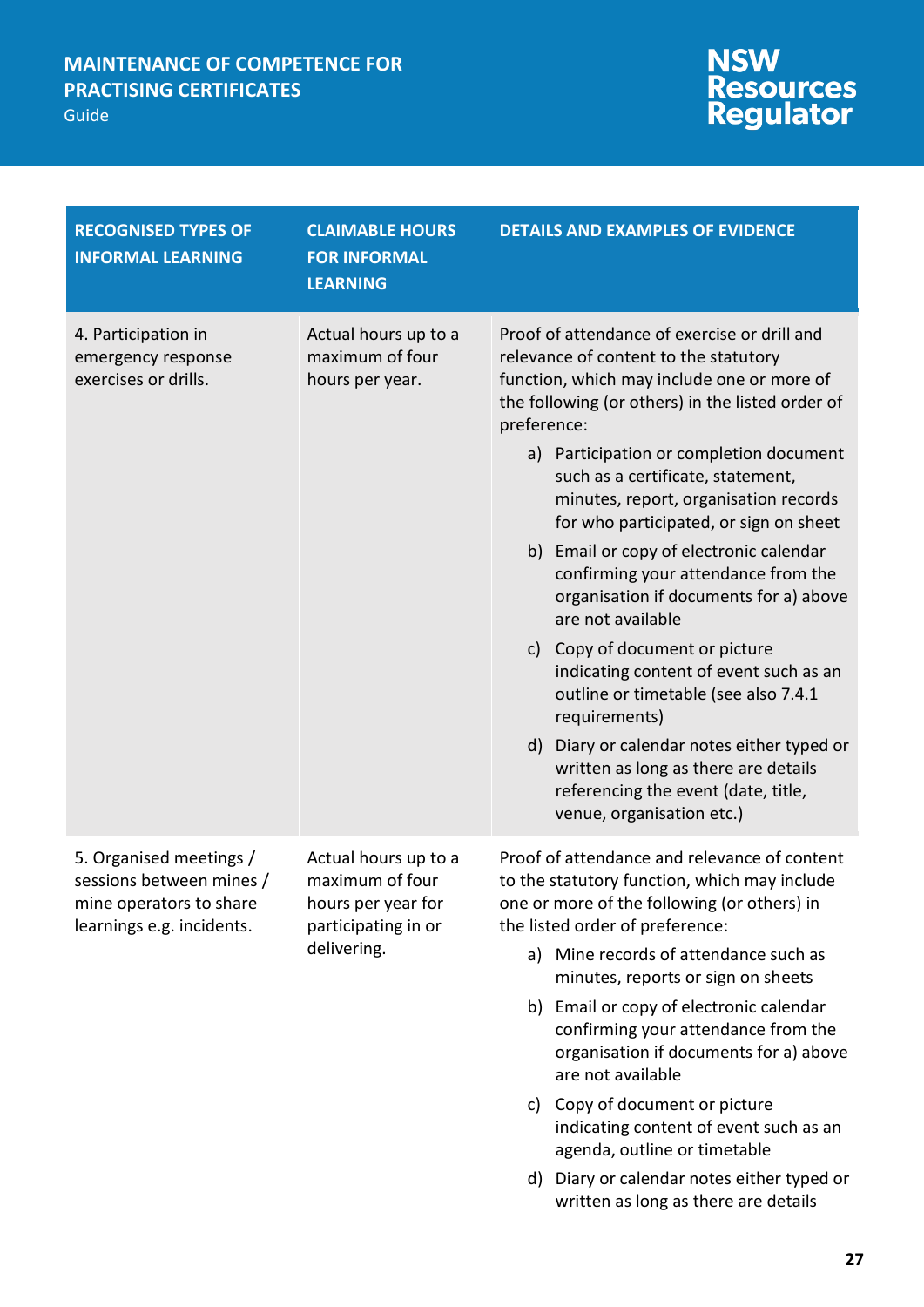| <b>RECOGNISED TYPES OF</b><br><b>INFORMAL LEARNING</b>                                                                        | <b>CLAIMABLE HOURS</b><br><b>FOR INFORMAL</b><br><b>LEARNING</b> | <b>DETAILS AND EXAMPLES OF EVIDENCE</b>                                                                                                                                                                                                                                                                                                                                                                                                                                                                                                                                                                                                                                                                                                                                    |
|-------------------------------------------------------------------------------------------------------------------------------|------------------------------------------------------------------|----------------------------------------------------------------------------------------------------------------------------------------------------------------------------------------------------------------------------------------------------------------------------------------------------------------------------------------------------------------------------------------------------------------------------------------------------------------------------------------------------------------------------------------------------------------------------------------------------------------------------------------------------------------------------------------------------------------------------------------------------------------------------|
|                                                                                                                               |                                                                  | referencing the event (date, title,<br>organisation etc).                                                                                                                                                                                                                                                                                                                                                                                                                                                                                                                                                                                                                                                                                                                  |
| 6. Attending relevant<br>industry expos, relevant to<br>health and safety for the<br>individual maintenance of<br>competence. | Actual hours up to a<br>maximum of four<br>hours per year.       | Proof of attendance at expo and relevance of<br>content to statutory function, which may<br>include one or more of the following (or<br>others) in the listed order of preference:<br>a) Certificate of attendance or similar<br>document such as email from<br>organiser confirming you attended<br>b) Email or document confirming<br>registration for you to attend event if<br>documents in a) are not available<br>Payment of fee for event indicated on<br>$\mathsf{C}$<br>receipt from organiser<br>Copy of document or picture<br>d)<br>indicating content of expo such as an<br>agenda or program<br>e) Copy of electronic diary where you<br>accepted an invitation from the event<br>organiser, where the expo details are<br>clearly shown in the diary entry. |
| 7. Mines Rescue Brigades<br>person exercises.                                                                                 | Actual hours up to a<br>maximum of four<br>hours per year.       | Proof of attendance at exercise and relevance<br>of content to the statutory function, which<br>may include one or more of the following (or<br>others) in the listed order of preference:<br>a) Participation or completion document<br>such as a certificate, statement,<br>minutes, report, organisation records<br>for who participated, or sign on sheet<br>b) Email or copy of electronic calendar<br>confirming your attendance from the<br>organisation if documents for a) above<br>are not available                                                                                                                                                                                                                                                             |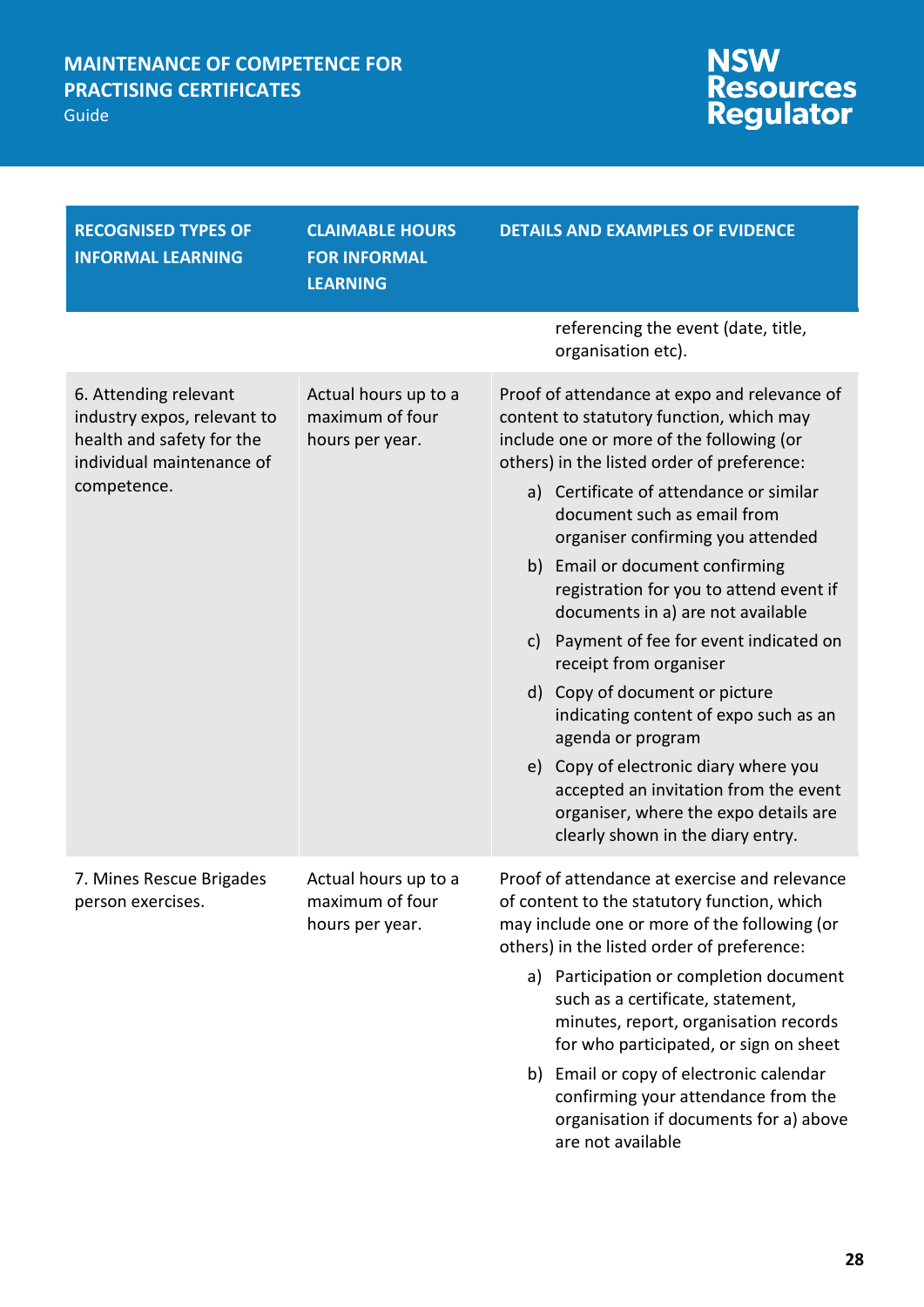**NSW<br>Resources<br>Regulator** 

| <b>RECOGNISED TYPES OF</b><br><b>INFORMAL LEARNING</b>                                                                                                          | <b>CLAIMABLE HOURS</b><br><b>FOR INFORMAL</b><br><b>LEARNING</b> | <b>DETAILS AND EXAMPLES OF EVIDENCE</b>                                                                                                                                                                                                                                                                                                                                                                                                                                                                                                                                                                                                                                                                                                                |
|-----------------------------------------------------------------------------------------------------------------------------------------------------------------|------------------------------------------------------------------|--------------------------------------------------------------------------------------------------------------------------------------------------------------------------------------------------------------------------------------------------------------------------------------------------------------------------------------------------------------------------------------------------------------------------------------------------------------------------------------------------------------------------------------------------------------------------------------------------------------------------------------------------------------------------------------------------------------------------------------------------------|
|                                                                                                                                                                 |                                                                  | c) Copy of document or picture<br>indicating content of exercise such as<br>an outline or timetable<br>d) Diary or calendar notes either typed or<br>written as long as there are details<br>referencing the event (date, title,<br>venue, organisation etc).                                                                                                                                                                                                                                                                                                                                                                                                                                                                                          |
| 8. Participation in risk<br>assessments (this does not<br>include day to day activities<br>such as task focused risk<br>assessment such as Take 5,<br>JSA etc). | Actual hours up to a<br>maximum of four hours<br>per year.       | Proof of participation and relevance of<br>content to the statutory function, which may<br>include one or more of the following (or<br>others) in the listed order of preference:<br>a) Risk assessment records showing your<br>name for participation such as the risk<br>assessment, minutes, sign on sheets<br>Note: extracts of relevant pages from<br>documents are acceptable such as<br>title page of risk assessment and list<br>of participants<br>b) References in principal hazard<br>management plans or control plans<br>that demonstrates the risk<br>assessment is within the scope or<br>required by that plan(s)<br>Document control records that show<br>C)<br>the risk assessment was conducted,<br>its nature and/or participants. |
| 9. Development or review<br>of principal hazard<br>management plans, or<br>principal control plans.                                                             | Actual hours up to a<br>maximum of four hours<br>per year.       | Proof of involvement which may include one<br>or more of the following (or others) in the<br>listed order of preference:<br>a) Extracts from principal hazard<br>management plans or control plans<br>showing your involvement e.g.<br>document reviewer                                                                                                                                                                                                                                                                                                                                                                                                                                                                                               |

Note: extracts may include title page and where your name appears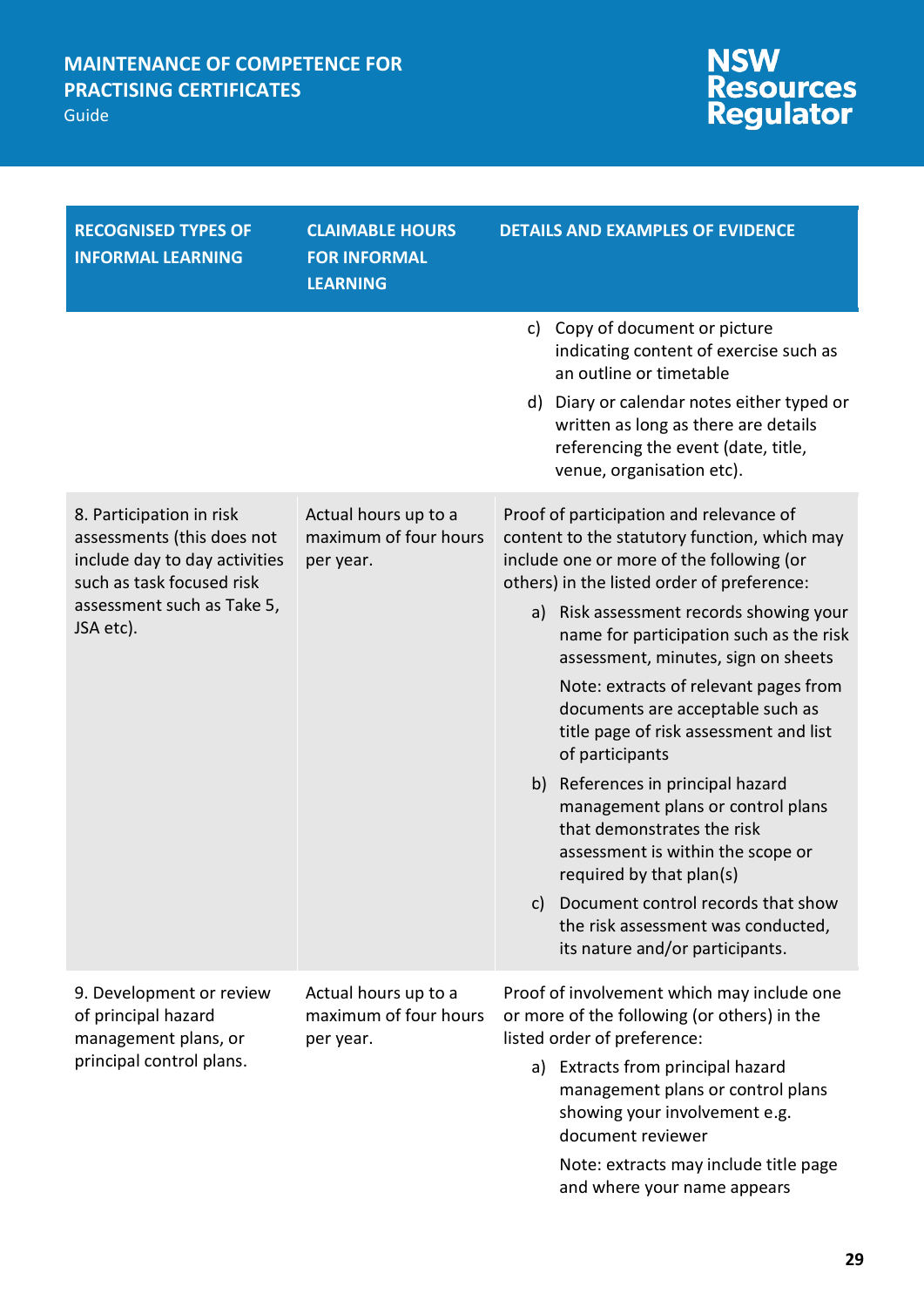| <b>RECOGNISED TYPES OF</b><br><b>INFORMAL LEARNING</b>                                                   | <b>CLAIMABLE HOURS</b><br><b>FOR INFORMAL</b><br><b>LEARNING</b> | <b>DETAILS AND EXAMPLES OF EVIDENCE</b>                                                                                                                                                                                                                                                                                                                                                                                                                                                                                                                                                                                                                                                                                                                                                                                                                                    |
|----------------------------------------------------------------------------------------------------------|------------------------------------------------------------------|----------------------------------------------------------------------------------------------------------------------------------------------------------------------------------------------------------------------------------------------------------------------------------------------------------------------------------------------------------------------------------------------------------------------------------------------------------------------------------------------------------------------------------------------------------------------------------------------------------------------------------------------------------------------------------------------------------------------------------------------------------------------------------------------------------------------------------------------------------------------------|
|                                                                                                          |                                                                  | b) Records for the development or<br>review of plan(s) showing your name<br>and nature of involvement such as<br>the risk assessments, minutes and<br>sign on sheets<br>Document control records that show<br>C)<br>your involvement in developing or<br>reviewing the plan and/or when.                                                                                                                                                                                                                                                                                                                                                                                                                                                                                                                                                                                   |
| 10. Participation in<br>conducting investigations<br>into incidents reportable<br>under WHS legislation. | Actual hours up to a<br>maximum of four hours<br>per year.       | Proof of participation which may include one<br>or more of the following (or others) in the<br>listed order of preference:<br>a) Extracts from incident investigation<br>records showing:<br>your involvement such as<br>I.<br>name, role and date(s)<br>ΙΙ.<br>the incident was reportable<br>(legislative reference)<br>dates (and times where<br>III.<br>available) for involvement.<br>b) Email or copy of electronic calendar<br>confirming your attendance from the<br>organisation if documents for a)<br>above are not available<br>Copy of document or picture showing<br>C)<br>an investigation plan with an outline<br>or timetable relevant to your<br>involvement<br>d) Diary or calendar notes either typed<br>or written as long as there are details<br>referencing the investigation times<br>being claimed (date, title, location,<br>organisation etc). |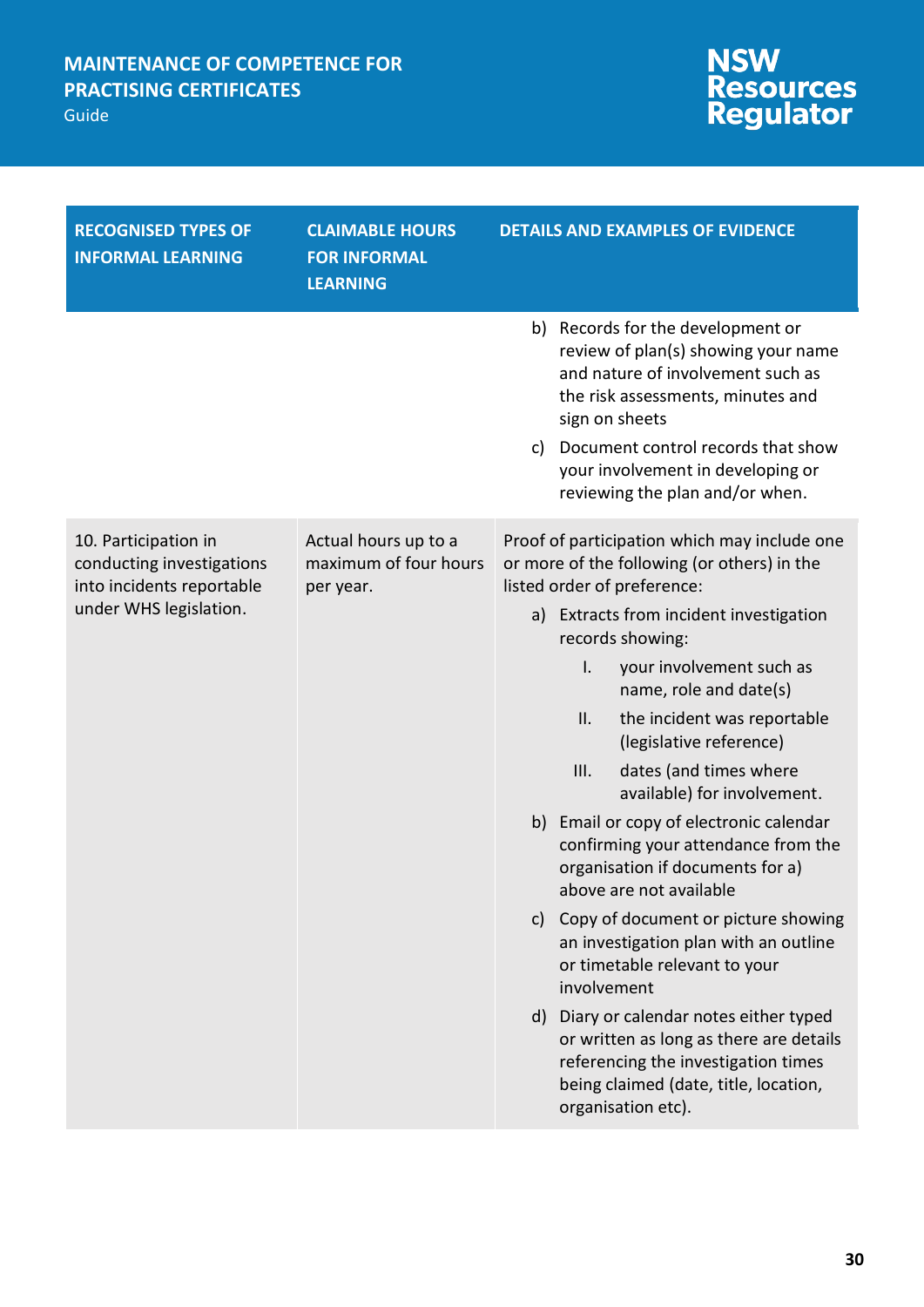| <b>RECOGNISED TYPES OF</b><br><b>INFORMAL LEARNING</b>                                                                                                                                                                                            | <b>CLAIMABLE HOURS</b><br><b>FOR INFORMAL</b><br><b>LEARNING</b>                                              | <b>DETAILS AND EXAMPLES OF EVIDENCE</b>                                                                                                                                                                                                                                                                                                                                                                                                                                                                                                                                                                                                                                                                                               |
|---------------------------------------------------------------------------------------------------------------------------------------------------------------------------------------------------------------------------------------------------|---------------------------------------------------------------------------------------------------------------|---------------------------------------------------------------------------------------------------------------------------------------------------------------------------------------------------------------------------------------------------------------------------------------------------------------------------------------------------------------------------------------------------------------------------------------------------------------------------------------------------------------------------------------------------------------------------------------------------------------------------------------------------------------------------------------------------------------------------------------|
| 11. Attending industry<br>representative meetings,<br>such as (but not limited to):<br>advisory groups<br>$\bullet$<br>industry or specialist<br>$\bullet$<br>boards<br>panels of examiners<br>$\bullet$<br>membership<br>technical<br>committees | <b>Actual hours (excluding</b><br>administration and<br>travel time).                                         | Proof of attendance and relevance of content<br>to statutory function, which may include one<br>or more of the following (or others) in the<br>listed order of preference:<br>a) Certificate of attendance or similar<br>document such as email from<br>organiser confirming you attended<br>b) Minutes or sign on sheet for meeting<br>Email or document confirming<br>c)<br>registration for you to attend meeting<br>if documents in a) and b) are not<br>available<br>d) Document or picture indicating<br>content of meeting such as an agenda<br>or program<br>e) Copy of electronic diary where you<br>accepted an invitation from the<br>meeting organiser, where meeting<br>details are clearly shown in the diary<br>entry. |
| 12. Delivering industry<br>seminars/workshops.                                                                                                                                                                                                    | Actual hours per<br>seminar/workshop<br>(excluding travelling<br>time and any other<br>non-related activity). | Proof of delivery and relevance of content to<br>the statutory function, which may include<br>one or more of the following (or others) in<br>the listed order of preference:<br>a) Email or copy of electronic calendar<br>entry from the organisation involved<br>confirming your attendance for<br>dates/times to deliver or<br>recognition/thank you for your<br>involvement<br>b) Event documentation showing you<br>are delivering at the event such as<br>marketing information, program or<br>timetable<br>Technical papers or other handouts<br>C)<br>prepared by yourself to be presented                                                                                                                                    |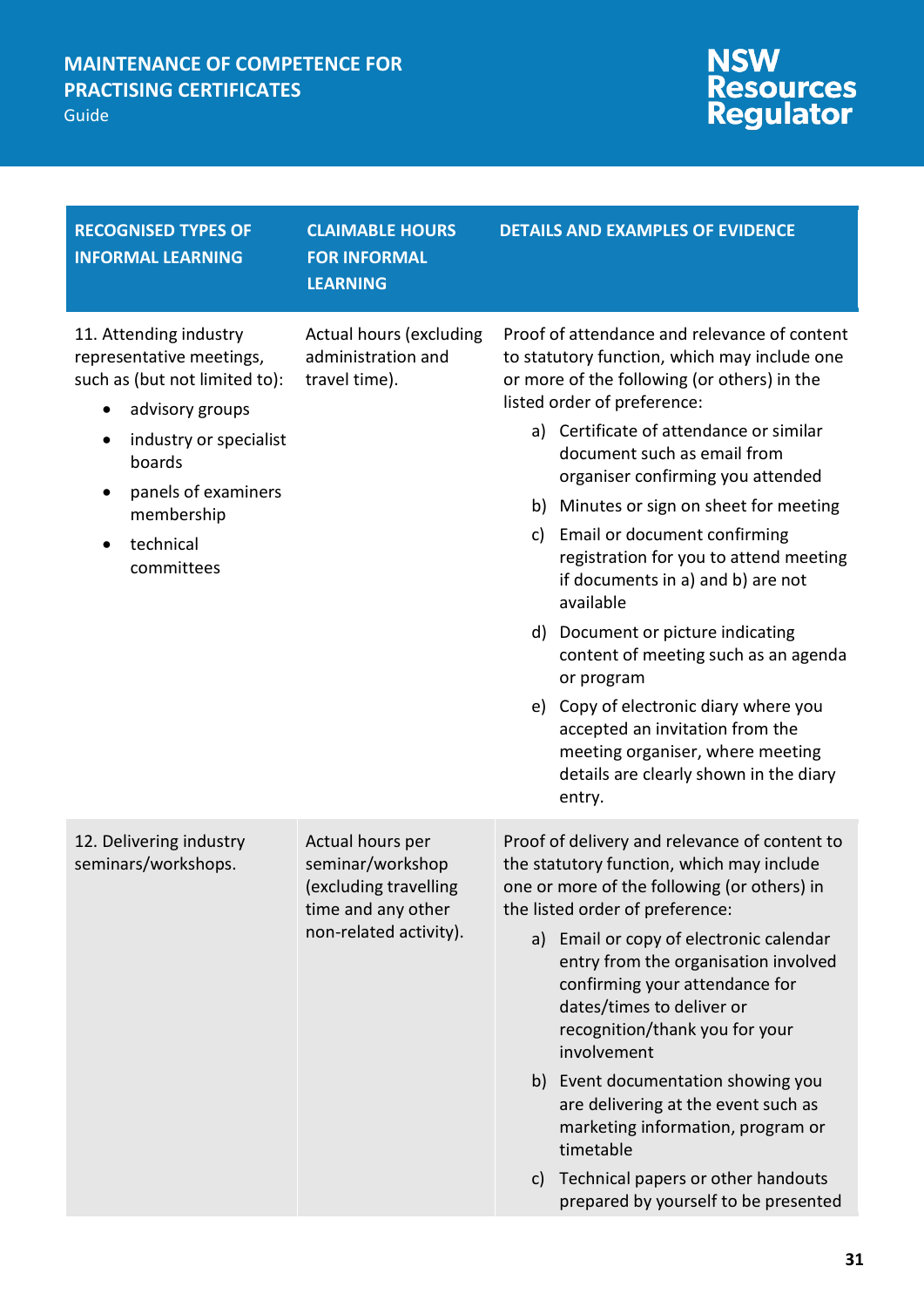| <b>RECOGNISED TYPES OF</b><br><b>INFORMAL LEARNING</b>                                                                                                                         | <b>CLAIMABLE HOURS</b><br><b>FOR INFORMAL</b><br><b>LEARNING</b> | <b>DETAILS AND EXAMPLES OF EVIDENCE</b>                                                                                                                                                                                                                                                                                                                                                                                                                                                                                                                                                                       |
|--------------------------------------------------------------------------------------------------------------------------------------------------------------------------------|------------------------------------------------------------------|---------------------------------------------------------------------------------------------------------------------------------------------------------------------------------------------------------------------------------------------------------------------------------------------------------------------------------------------------------------------------------------------------------------------------------------------------------------------------------------------------------------------------------------------------------------------------------------------------------------|
|                                                                                                                                                                                |                                                                  | at the event with your details on<br>them.                                                                                                                                                                                                                                                                                                                                                                                                                                                                                                                                                                    |
| 13. the delivery of in-house<br>formal training courses*                                                                                                                       | Actual hours up to a<br>maximum of four hours<br>per year.       | In addition to 7.4.1, proof of delivery for<br>course and relevance of content to the<br>statutory function, which may include one or<br>more of the following (or others) in the listed<br>order of preference:<br>a) Training records detailing your<br>delivery such as a training course,<br>attendees, presentation or sign on<br>sheet<br>b) Email or copy of electronic calendar<br>from the organisation for the training<br>confirming your delivery<br>c) Copy of document or picture<br>indicating content of course such as<br>an outline, program or timetable (see<br>also 7.4.1 requirements). |
| 14. Interactions between<br>regulator staff and<br>individuals for information<br>and education programs.<br>For example: attendance at<br>meetings or information<br>sessions | Actual hours up to a<br>maximum of four hours<br>per year.       | Proof of interaction and relevance of content<br>to statutory function, which may include one<br>or more of the following (or others) in the<br>listed order of preference:<br>a) Certificate of attendance or similar<br>document (such as an email or sign on<br>sheet) from organiser confirming you<br>attended<br>b) Electronic calendar entry or online<br>booking confirmation from the<br>Resources Regulator or supplier,<br>where meeting details are clearly<br>shown in the diary entry<br>Document or picture indicating<br>C)<br>content of event such as a program                             |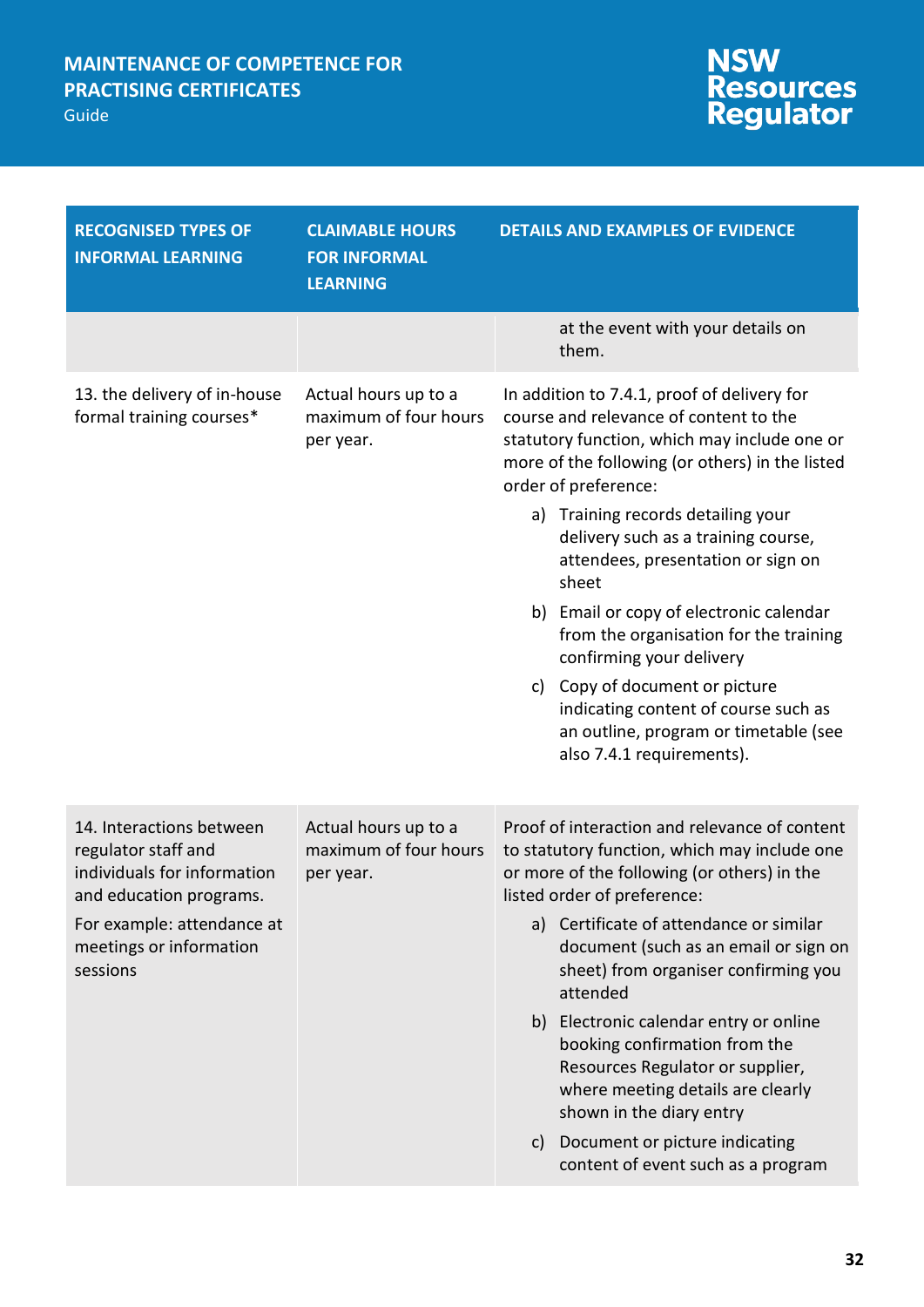| <b>RECOGNISED TYPES OF</b><br><b>INFORMAL LEARNING</b> | <b>CLAIMABLE HOURS</b><br><b>FOR INFORMAL</b><br><b>LEARNING</b> | <b>DETAILS AND EXAMPLES OF EVIDENCE</b>                                                                                                                                                                                              |
|--------------------------------------------------------|------------------------------------------------------------------|--------------------------------------------------------------------------------------------------------------------------------------------------------------------------------------------------------------------------------------|
|                                                        |                                                                  | Note: interactions with the Resources<br>Regulator for compliance matters are<br>claimable (e.g. meetings and<br>accompanying officials) but not for<br>enforcement (e.g. formal interviews<br>by an inspector in an investigation). |

## <span id="page-32-0"></span>**7.4. Criteria for types of learning**

### <span id="page-32-1"></span>**7.4.1. Formal training courses**

In order to be eligible to claim formal learning hours from undertaking a formal training course, you must obtain information from the training provider that the course meets the following criteria:

- 1. The course content, with or without learning objectives\*, are, current and relevant for those attending the course, with course starting and finishing dates/times\*\*.
- 2. The person(s) delivering or designing the course (including face to face, online and correspondence courses) has appropriate technical and/or educational ability, experience and qualifications relevant to the course.
- 3. The learning environment is appropriate, safe, and adequately resourced.

\*Learning objectives are statements that define the expected goal of a curriculum, course, lesson or activity in terms of demonstrable skills or knowledge that will be acquired by a student as a result of instruction. Also known as instructional objectives; learning outcomes and learning goals<sup>4</sup>.

You must be satisfied that the course satisfies the above criteria before claiming hours. Information on the course as evidence of satisfying the criteria must be sought from the training provider and retained by you either in your logbook or separate documentation. For example, a certificate for an AQF (refer 7.4.2) unit of competence or qualification from a Registered Training Organisation (RTO) with details of times and location in a logbook will be sufficient. Alternatively, an email, agenda or record of training from a mine operator indicating it is a formal training course with sufficient details relevant to the criteria such as an outline of content, times, persons delivering and location.

<sup>4</sup> Source: edutechwiki.unige.ch/en/Learning\_objective,10 November 2016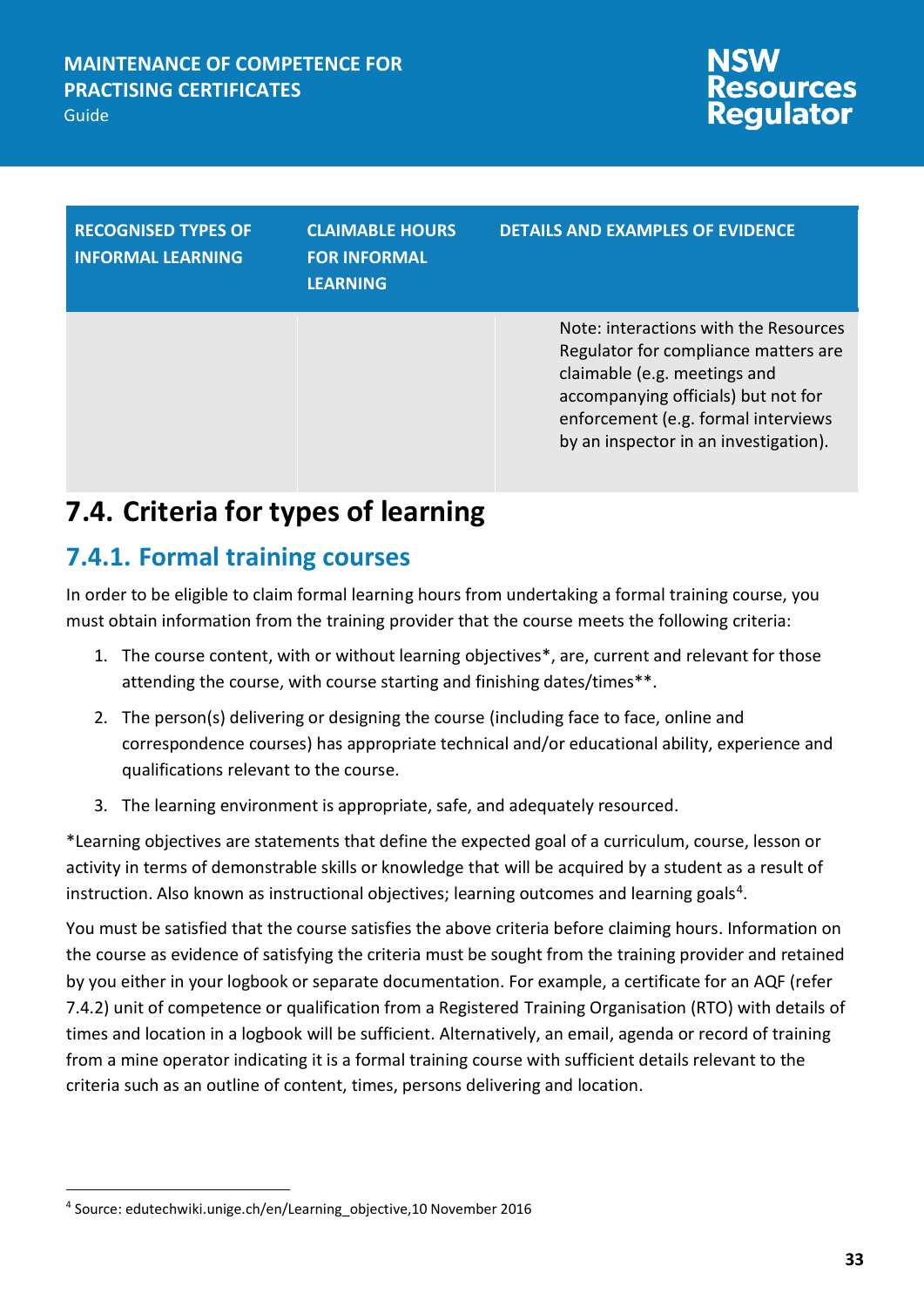For details of the person delivering the course, their title may be sufficient evidence of competence to deliver the training if it is:

- a statutory function for which they hold a practising certificate e.g. Mechanical Engineer, Quarry Manager, OCE, or
- Relevant to the training being delivered e.g. WHS mine superintendent for risk assessment, mine Technical Services Manager for strata support, or
- Coupled with a name of an organisation which can be assumed would employ people with sufficient competence e.g. OEM tyre supplier

Where the title and/or organisation of the person delivering may not sufficiently justify their competence to an auditor reading them, then records provided to the holder of the practising certificate attending could include a summary of qualifications and/or experience in brackets beside the name (BMining, 10 yrs. mining exp.)

For whether the learning environment is appropriate, safe, and adequately resourced, you should have details of the training location provided in the records. For example the title of the room or area used such as a training room or other suitable area. In the case of online training only, the name of the software used.

**Note:** a formal training course can be delivered within an event such as a meeting or toolbox talk with learning and time claimed for that portion of it only.

### <span id="page-33-0"></span>**7.4.2. Tertiary qualifications**

For the purposes of the scheme, tertiary qualifications refer to any post school qualification recognised under the Australian Qualifications Framework (AQF)<sup>5</sup>, which are accredited or issued by organisations authorised under government legislation in Australia, or any equivalent qualification.

Authorised issuing organisations for AQF qualifications include:

- Registered Training Organisations (RTOs) authorised by the Australian Skills Quality Authority (ASQA) and the government accrediting authorities in Victoria and Western Australia to issue AQF qualifications in vocational education and training
- non-self-accrediting higher education providers authorised by the Tertiary Education Quality and Standards Agency (TEQSA) to issue AQF qualifications in higher education
- self-accrediting universities and higher education providers authorised by the Tertiary Education Quality and Standards Agency (TEQSA) to issue AQF qualifications in higher education.

<sup>5</sup> Australian Qualifications Framework - Second Edition January 2013 (http://www.aqf.edu.au/wpcontent/uploads/2013/05/AQF-2nd-Edition-January-2013.pdf)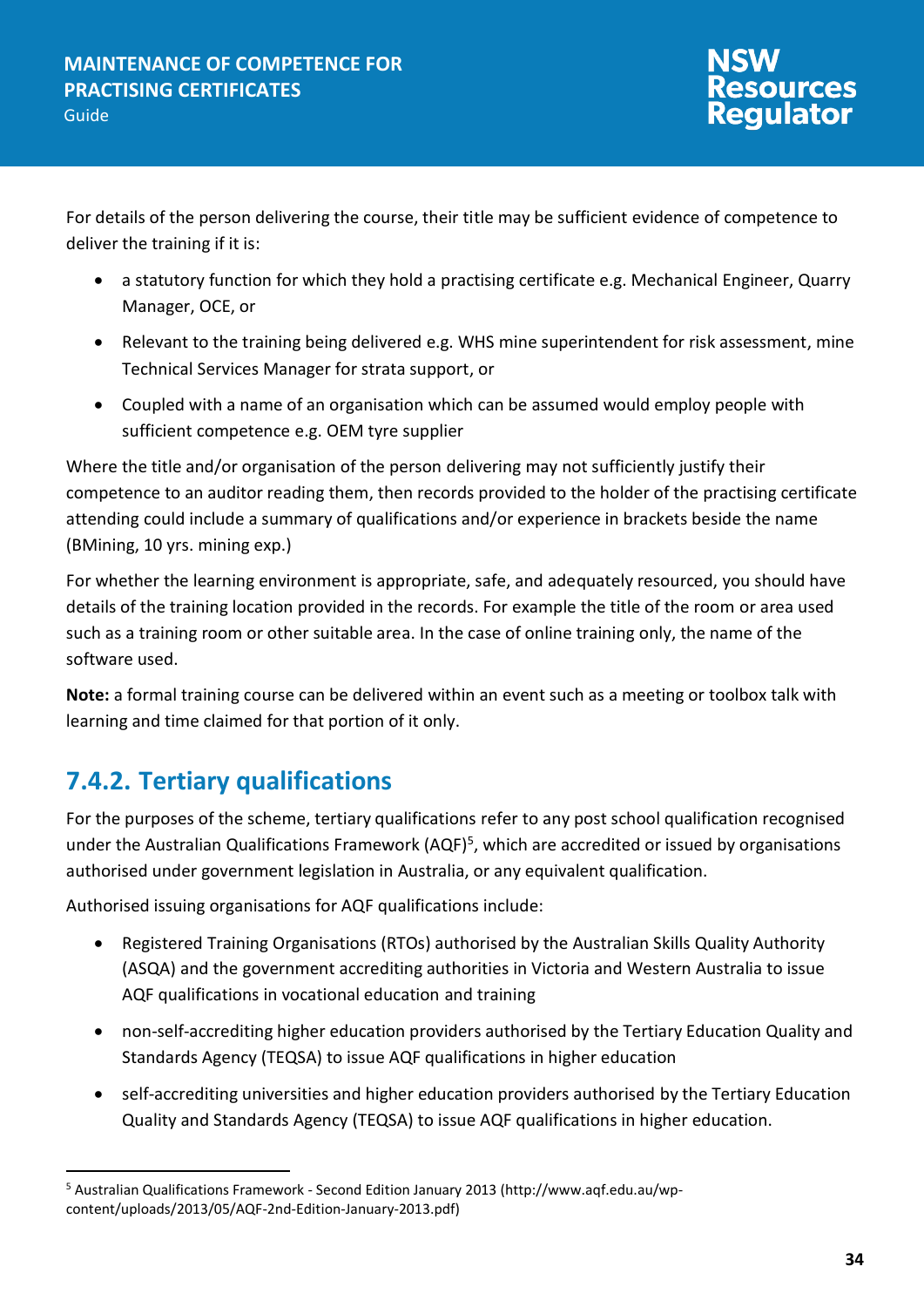If you are completing a tertiary qualification you can claim study from your course that is relevant to WHS and the statutory functions on your practising certificate, but restricted to:

- face to face, electronic or other form of direct interaction between the you and the training institution
- completing required assessments either individually or as a group that involve studying and application of learning
- required reading of information or attending field excursions for the qualification.

### <span id="page-34-0"></span>**7.4.3. Learning types and hours generally not recognised**

Activities which are generally not accepted as relevant learning and/or hours under the maintenance of competence scheme include:

- unstructured conversations with other mine workers, unless they are part of a mentoring program, or equivalent
- time allocated to lunches and breaks at conferences, workshops, seminars, training courses
- general meetings with clients, lawyers, government officers, suppliers or similar
- attending and contributing to community service organisation meetings or local council meetings, unless you are gaining relevant skills, (e.g. leadership and management)
- generic inductions where content does not specifically apply to exercising the statutory function
- interactions with the Resources Regulator for enforcement only (and not for compliance e.g. participating in a Regulator audit/assessment at a mine, an information/education program or another eligible learning type e.g. reviewing a principal hazard or control plan in preparation).

# <span id="page-34-1"></span>**8. Records and auditing**

### <span id="page-34-2"></span>**8.1. Recordkeeping over five-year period**

You are required to record all learning and hours in a logbook, either electronically or in hardcopy. A logbook template is available in this guide and in other guidance provided separately on our [website.](https://www.resourcesregulator.nsw.gov.au/safety-and-health/applications/mining-competence/practising-certificates/maintenance-of-competence) You should reference evidence documentation in the logbook, so it can be retrieved in the event of being audited.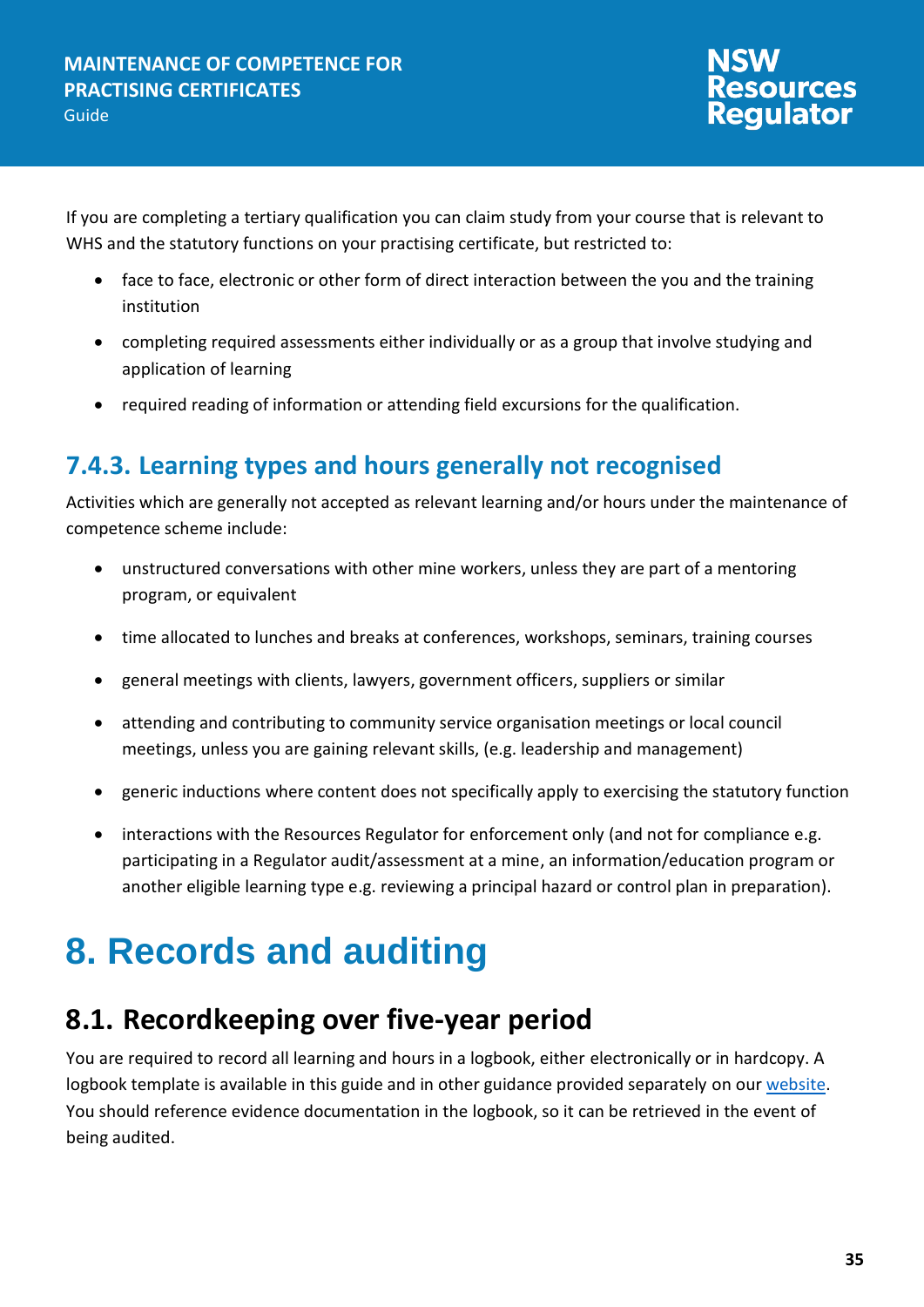You must retain evidence of all maintenance of competence scheme activities claimed during the current five- year renewal period and the previous renewal period. Note: if you permanently stop practising in the function (e.g. retirement) then records are to be kept up to this point.

Evidence may include but not limited to:

- course certificates
- a list of results from completed courses
- records of attendance at formal learning
- employer reports confirming completion of learning
- receipts of payment
- copies of the program for the continuing professional development activity
- copies of the article read retained electronically
- sign on sheets for activities
- minutes or records of participation in high level risk assessments.

The regulator will accept records from any substantiated source, including continuing professional development providers and app providers, as long as these records can show compliance with the scheme.

The organisation you work for may also support you with record keeping, which can then be submitted.

Refer to section 7.3 for specific details of evidence that may be suitable for each type of learning.

## <span id="page-35-0"></span>**8.2. Auditing**

The regulator conducts on going audits of logbooks and evidence to ensure compliance with the maintenance of competence scheme requirements. You may be randomly selected to be audited anytime during the five-year period of your practising certificate.

The regulator will audit a minimum of 5% of logbooks and evidence for those individuals renewing their practising certificate, with the aim to audit 10%.

## <span id="page-35-1"></span>**8.3. Renewal**

You are not required to submit evidence of learning at the time you apply to renew a practising certificate. However, you must be able to provide evidence when requested by us.

Records for the five-year period of each practising certificate will be treated separately so excess hours of learning completed cannot be carried between them as credits.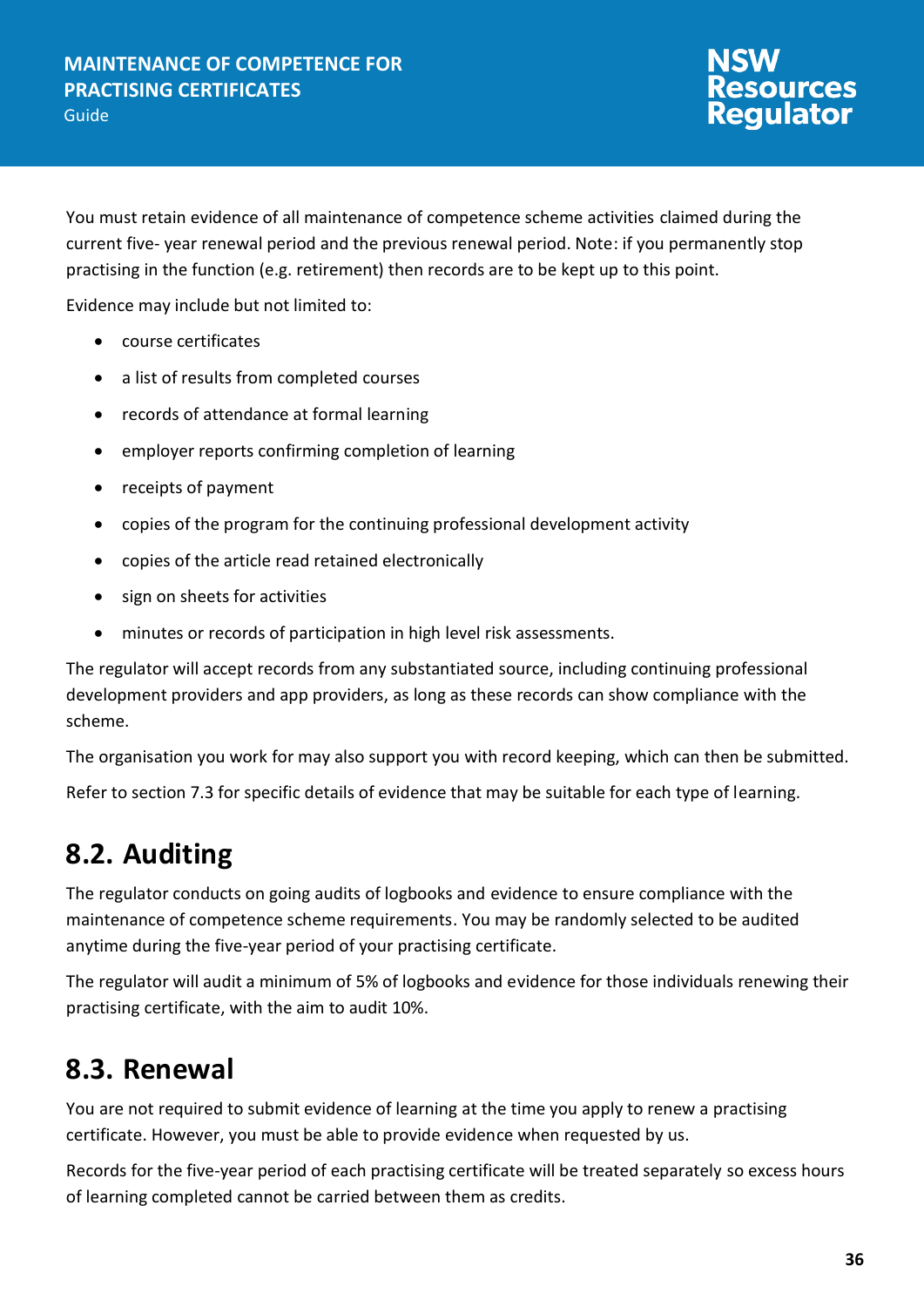## <span id="page-36-0"></span>**8.4. Logbooks**

You should record in your logbook enough details necessary to provide evidence of all learning undertaken and hours being claimed. The Regulator may request you to submit your logbook for the purposes of an audit.

If you are recording learning hours for multiple statutory functions, you may use just one logbook but it must clearly show compliance for each function. A separate section for learning that is being claimed in common for all statutory functions would be acceptable.

An Excel logbook template is available on our [website](https://www.resourcesregulator.nsw.gov.au/safety-and-health/applications/mining-competence/practising-certificates/maintenance-of-competence) and it is highly recommended to use as is or as a standard for your own logbook to be equivalent to.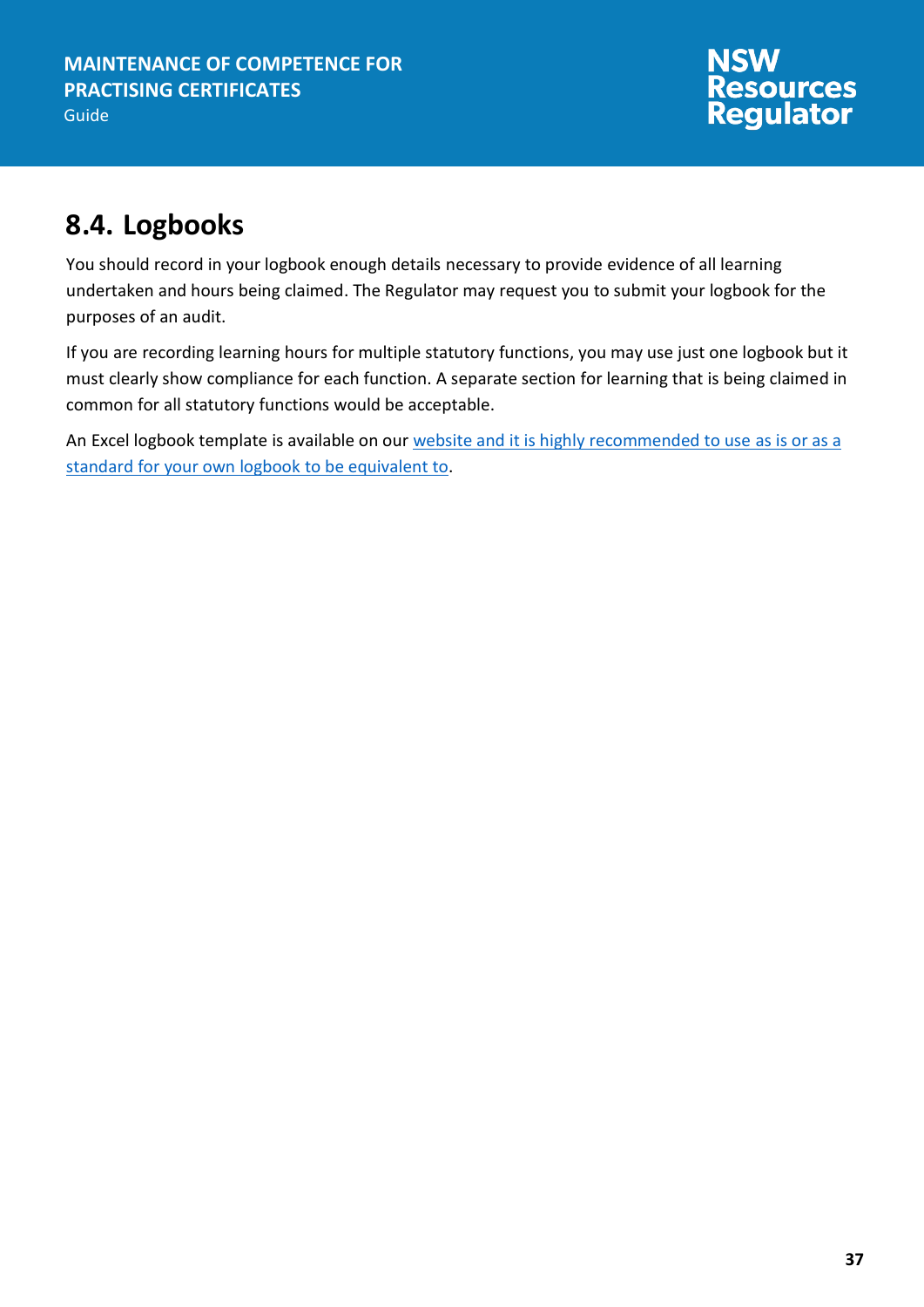Guide

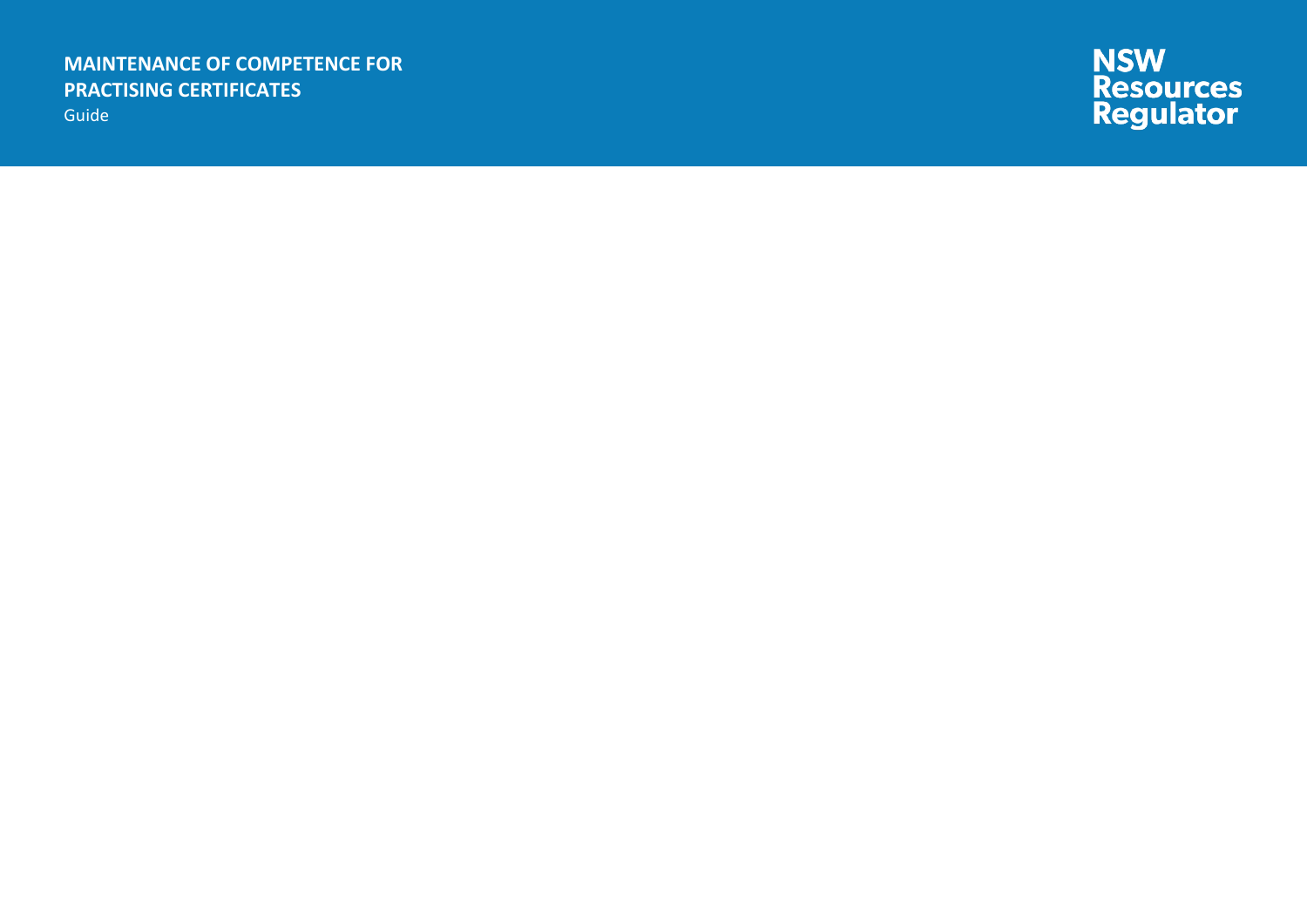# <span id="page-38-0"></span>**9. Non-compliance and late applications**

### <span id="page-38-1"></span>**9.1. Non-compliance with requirements**

Compliance with the maintenance of competence requirements is a condition of a practising certificate. Failure to comply with the requirements may lead to suspension or cancellation of the practising certificate.

## <span id="page-38-2"></span>**9.2. Late applications and renewals**

If you allow your practising certificate to expire for more than 12 months or you don't apply for your certificate within two years of it being introduced in the scheme or other date published by the Regulator (refer gazettal order not recognising certificates of competence and qualifications from 1 October 2020), you will be issued with a new practising certificate with a condition requiring you to complete an additional 20% of your total learning hours requirements during the first 12 months of the five year period. This 20% is in addition to the standard requirements.

# <span id="page-38-3"></span>**10. Further information**

The practising certificate scheme commenced in a staged approach in September 2017.

From 1 October 2020, all individuals exercising a statutory function will require a practising certificate. Certificates of competence or qualifications will no longer entitle the holder to practise in the statutory function after that date without a practising certificate.

A practising certificate will be issued for five years, with a maintenance of competence condition which the holder must satisfy within the five-year period.

Further information on applying for a practising certificate, the practising certificate scheme and maintenance of competence requirements is available on our [website.](https://www.resourcesregulator.nsw.gov.au/safety-and-health/applications/mining-competence/practising-certificates/maintenance-of-competence)

## <span id="page-38-4"></span>**10.1. Claiming learning prior to implementation**

If your application for a practising certificate was received by us before the closing date of the bonus period for the statutory function, you will be able to claim any recognised learning you completed in the 12 months before the issue date of your certificate. If your practising certificate issue date was within the bonus period then your eligibility is recognised. For those who applied close to the end within the bonus period and have a practising certificate issue date outside of it, then the covering letter you received with your certificate will notify that you are entitled to claim the bonus year. As stated in the letter, you should retain it as proof you are eligible to claim the bonus year.